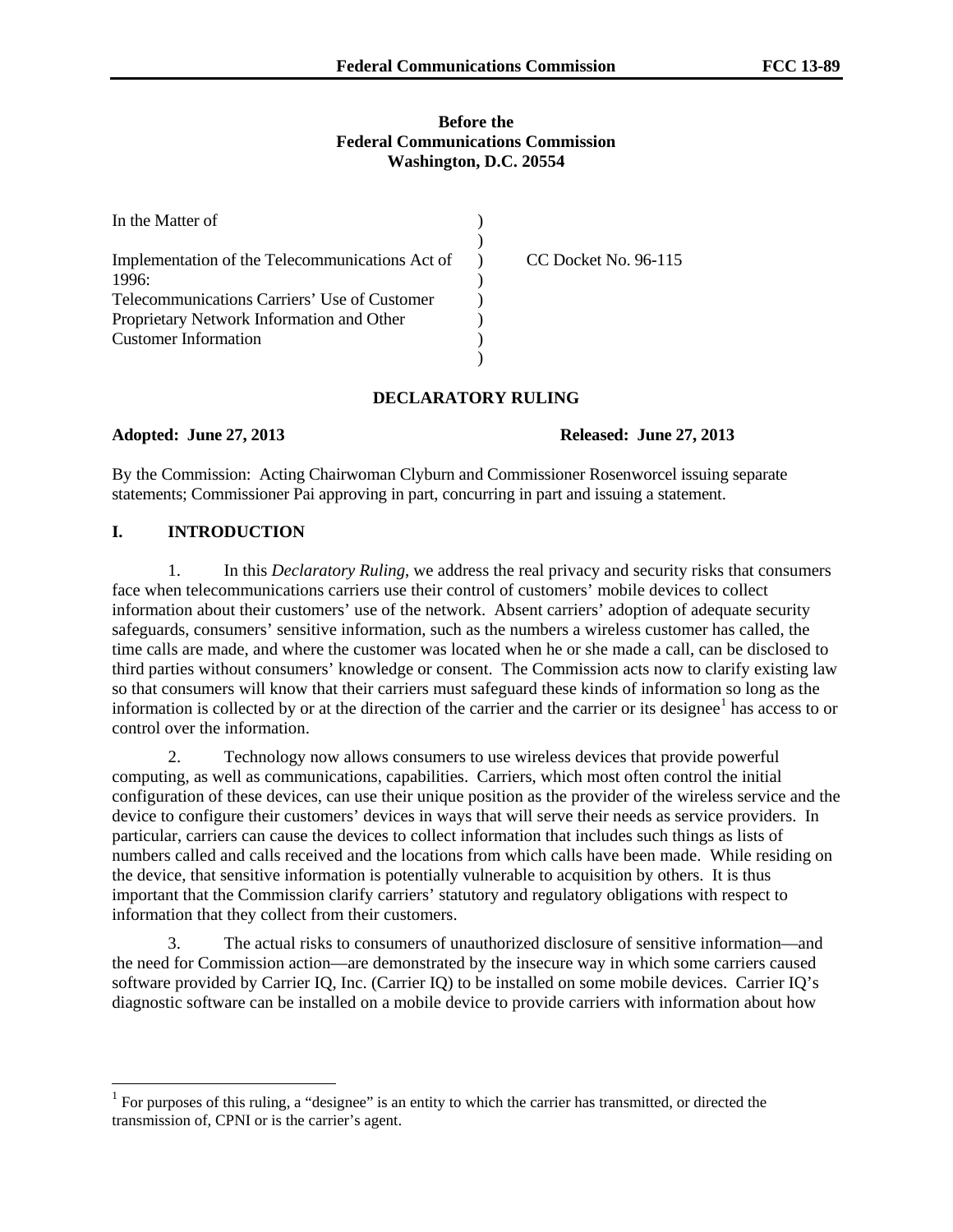their network and devices on their network are functioning.<sup>[2](#page-1-0)</sup> In November 2011, a researcher discovered security vulnerabilities that permitted third parties to access the information collected by the Carrier IQ software, resulting in the potential for consumers' location and other data to be accessed and disclosed.<sup>[3](#page-1-1)</sup> This discovery led to calls for an investigation into the overall security of sensitive information throughout the mobile services ecosystem.<sup>[4](#page-1-2)</sup>

4. To clarify these issues, this *Declaratory Ruling* addresses how section 222 of the Communications Act of 1934, as amended (the Act), and the Commission's implementing rules apply to information relating to telecommunications service and interconnected voice over Internet Protocol (VoIP) service that fits the statutory definition of customer proprietary network information (CPNI)<sup>[5](#page-1-3)</sup> when such information is collected by the customer's device, provided the collection is undertaken at the mobile wireless carrier's direction and the carrier or its designee has access to or control over the information.

5. We acknowledge that there may well be good reasons for carriers to collect CPNI on mobile devices, and we are not barring them from doing so. We are simply clarifying that if they choose to do so, they must protect the confidentiality of such CPNI as required by section 222 and may use it only as permitted by law. We take this action so that carriers understand their legal responsibility to protect CPNI collected in this manner just as they must protect CPNI collected and stored in other ways. In this regard, this *Declaratory Ruling* takes into consideration developments in technologies and business practices in the market for mobile communications services and the record developed in response to a Public Notice issued by the Wireline Competition Bureau, Wireless Telecommunications Bureau, and Office of General Counsel in May 2012.<sup>[6](#page-1-4)</sup>

6. The legal issue here arises under 47 U.S.C. § 222. Section 222 establishes the duty of every telecommunications carrier to "protect the confidentiality of proprietary information of, and relating to … customers."[7](#page-1-5) Furthermore, a carrier that receives or obtains CPNI by virtue of its provision of a telecommunications service may use, disclose, or permit access to such information only in limited circumstances.[8](#page-1-6) The Commission has adopted rules to implement those obligations.[9](#page-1-7) The Commission

<span id="page-1-2"></span><sup>4</sup> *See, e.g.,* Letter from The Honorable Al Franken, United States Senate, to Larry Lenhart, President and CEO, Carrier IQ, Inc. (Nov. 30, 2011), *available at* http://www.franken.senate.gov/files/letter/111201 Letter to CarrierIQ.pdf.

<span id="page-1-3"></span> $5$  Section 222 of the Act defines CPNI to mean "(A) information that relates to the quantity, technical configuration, type, destination, location, and amount of use of a telecommunications service subscribed to by any customer of a telecommunications carrier, and that is made available to the carrier by the customer solely by virtue of the carriercustomer relationship; and (B) information contained in the bills pertaining to telephone exchange service or telephone toll service received by a customer of a carrier; except that such term does not include subscriber list information." 47 U.S.C. § 222(h)(1).

<span id="page-1-4"></span><sup>6</sup> *Comments Sought on Privacy and Security of Information Stored on Mobile Communications Devices*, Public Notice, DA 12-818, 27 FCC Rcd 5743 (2012) (*Mobile Device Privacy and Security Public Notice*); *see* 77 Fed. Reg. 35,336 (2012).

<span id="page-1-5"></span> $7$  47 U.S.C. § 222(a).

<span id="page-1-6"></span><sup>8</sup> *See* 47 U.S.C. § 222(c); *see also* 47 C.F.R. §§ 64.2001-.2011.

<span id="page-1-7"></span><sup>9</sup> *See* 47 C.F.R. §§ 64.2001-.2011; *see also, e.g.*, *Implementation of the Telecommunications Act of 1996: Telecommunications Carriers' Use of Customer Proprietary Network Information and Other Customer Information*, Second Report and Order and Further Notice of Proposed Rulemaking, 13 FCC Rcd 8061 (1998) (*1998 CPNI*  (continued….)

<span id="page-1-0"></span> <sup>2</sup> Carrier IQ, *Understanding Carrier IQ Technology: What Carrier IQ Does and Does Not Do* (Dec. 15, 2011), at 2, *available at* <http://www.carrieriq.com/documents/understanding-carrier-iq-technology/6461/> (*Understanding Carrier IQ Technology*) (last visited June 26, 2013).

<span id="page-1-1"></span><sup>3</sup> *See id.* at 8.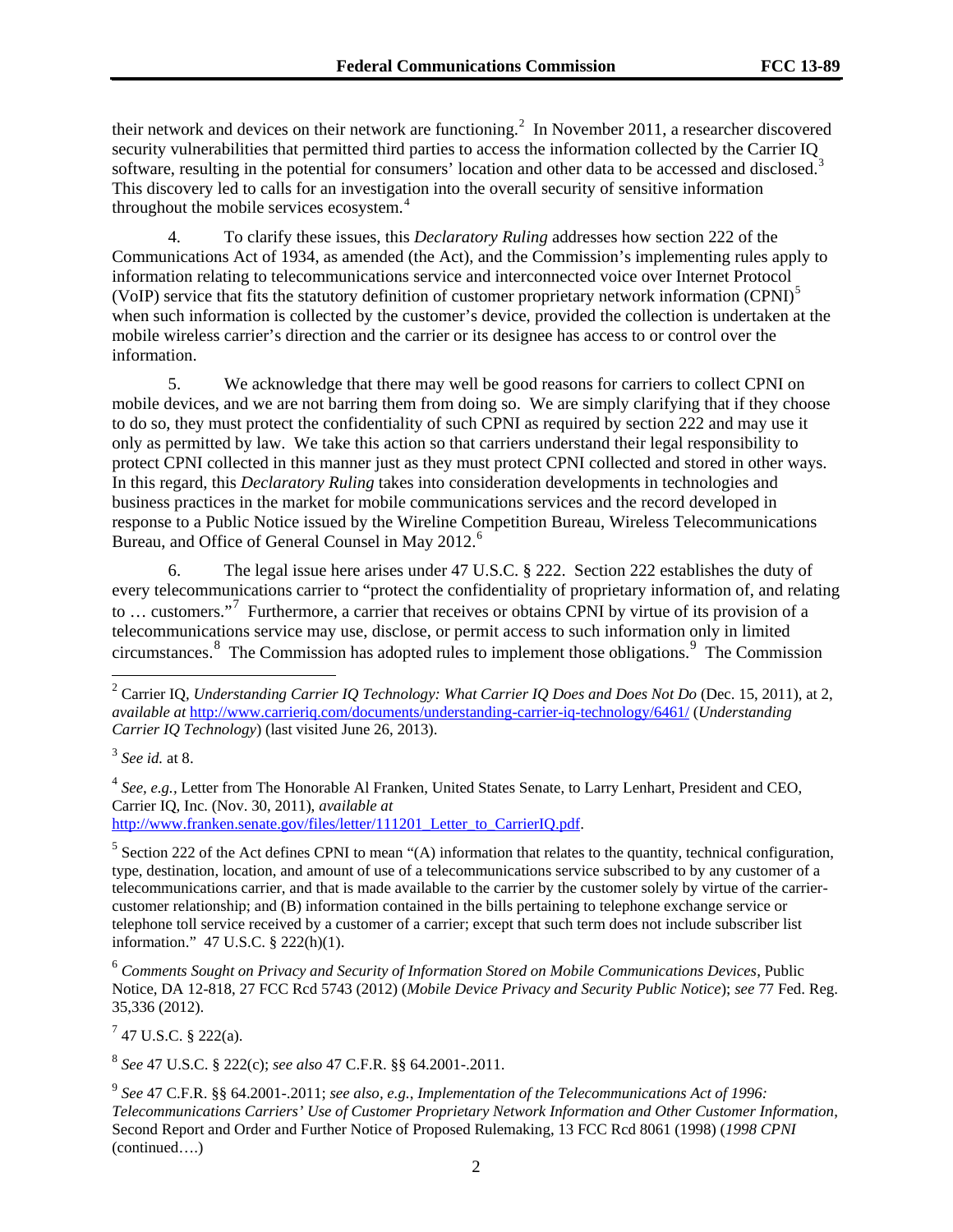also has extended application of the CPNI requirements to providers of interconnected VoIP service.<sup>[10](#page-2-0)</sup>

7. We conclude that the definition of CPNI in section 222 and the obligations flowing from that definition apply to information that telecommunications carriers cause to be stored on their customers' devices when carriers or their designees have access to or control over that information. When providers of mobile telecommunications service leverage their control of their customers' mobile devices to collect information that relates to the quantity, technical configuration, type, destination, location, and amount of use of the telecommunications service,<sup>[11](#page-2-1)</sup> that information is "made available to the carrier by the customer solely by virtue of the carrier-customer relationship"[12](#page-2-2) and therefore is CPNI. A telecommunications carrier that collects CPNI by virtue of its control over its customer's mobile device is obligated to protect that information by the Act and by the Commission's rules.<sup>[13](#page-2-3)</sup>

8. We do not, at this time, adopt or propose any new rules to apply specific new obligations to carriers that collect CPNI in this manner. Rather, this *Declaratory Ruling* discusses the applicability of existing standards and requirements to this context.

### **II. BACKGROUND**

9. Congress, through the Communications Act, requires communications providers to protect consumers' sensitive personal information to which they have access as a result of their unique position as network operators. Section 222, which became part of the Act in 1996, obligates telecommunications carriers to protect the privacy and security of information about their customers. Its most specific obligations<sup>[14](#page-2-4)</sup> concern CPNI, which includes information about a customer's use of the service that is made available to the carrier by virtue of the carrier-customer relationship. As the Commission has explained, "[p]ractically speaking, CPNI includes information such as the phone numbers called by a consumer; the frequency, duration, and timing of such calls; and any services purchased by the consumer, such as call waiting."[15](#page-2-5)

<span id="page-2-1"></span><sup>11</sup> 47 U.S.C. § 222(h)(1) (defining "customer proprietary network information"); *see also* § 222(f)(1) (requiring express prior authorization of the customer for the use or disclosure of or access to location information). Subsequent to the adoption of section  $222(c)(1)$ , Congress added subsection (f). Section  $222(f)$  provides that, for purposes of section  $222(c)(1)$ , without the "express prior authorization" of the customer, a customer shall not be considered to have approved the use or disclosure of or access to (1) call location information concerning the user of a commercial mobile service or (2) automatic crash notification information of any person other than for use in the operation of an automatic crash notification system. 47 U.S.C. § 222(f).

<span id="page-2-2"></span><sup>12</sup> 47 U.S.C. § 222(h)(1)*.*

<span id="page-2-3"></span><sup>13</sup> *See* 47 U.S.C. § 222(a); § 222(c)(1); 47 C.F.R. §§ 64.2001–.2011.

<span id="page-2-4"></span><sup>14</sup> *See 2007 CPNI Order*, 22 FCC Rcd at 6930 ¶ 4 (explaining that "[t]he section 222 framework calibrates the protection of [customer information] from disclosure based on the sensitivity of the information").

<span id="page-2-5"></span><sup>15</sup> *2007 CPNI Order*, 22 FCC Rcd at 6931 ¶ 4.

<sup>(</sup>Continued from previous page)

*Order*); Third Report and Order and Third Further Notice of Proposed Rulemaking, 17 FCC Rcd 14860 (2002) (*2002 CPNI Order*); Report and Order and Further Notice of Proposed Rulemaking, 22 FCC Rcd 6927 (2007) (*2007 CPNI Order*).

<span id="page-2-0"></span> $10$  47 C.F.R. § 64.2003(o) (defining "telecommunications carrier" or "carrier," for purposes of the CPNI rules only, to include an entity that provides interconnected VoIP service as that term is defined in § 9.3); *see 2007 CPNI Order*, 22 FCC Rcd at 6954-57  $\frac{1}{15}$  54-59 (2007). The Commission also earlier this month adopted rules modeled on the CPNI rules in order to apply similar protections to Telecommunications Relay Service and point-to-point video services offered by Video Relay Service providers. *See Structure and Practices of the Video Relay Service Program; Telecommunications Relay Services and Speech-to-Speech Services for Individuals with Hearing and Speech Disabilities,* Report and Order and Further Notice of Proposed Rulemaking, FCC 13-82 ¶¶ 155-172 (2013).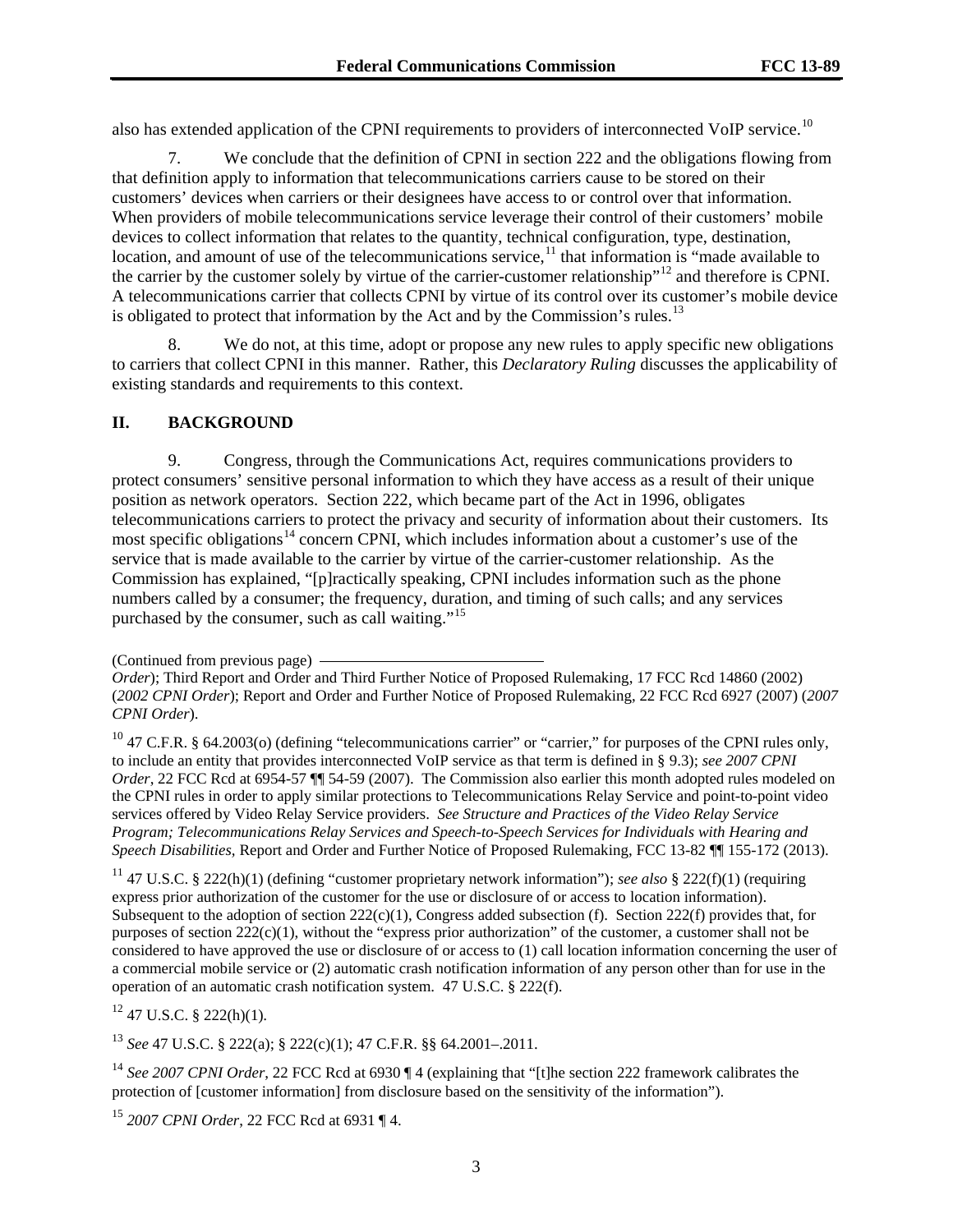10. Congress enacted section 222 to "define[] three fundamental principles to protect all consumers. These principles are: (1) the right of consumers to know the specific information that is being collected about them; (2) the right of consumers to have proper notice that such information is being used for other purposes; and (3) the right of consumers to stop the reuse or sale of that information."<sup>[16](#page-3-0)</sup> The Commission's implementation of section 222 to date has focused on rules governing the use and disclosure of CPNI, including the extent to which section 222 permits carriers to use CPNI to render the telecommunications service from which the CPNI was derived, $17$  the types of consent that a carrier must obtain for use and disclosure, and safeguards to protect against unauthorized use or disclosure of CPNI.[18](#page-3-2) In 2007, the Commission extended application of its CPNI rules to providers of interconnected VoIP service,<sup>[19](#page-3-3)</sup> concluding that the rules would apply whether interconnected VoIP service is a telecommunications service or an information service.<sup>[20](#page-3-4)</sup>

11. The last time the Commission updated its CPNI rules, in 2007, its focus was on the thenincreasing practice of "pretexting," which refers to "the practice of pretending to be a particular customer or other authorized person in order to obtain access to that customer's call detail or other private communications records."[21](#page-3-5) The Commission concluded that "pretexters have been successful at gaining unauthorized access to CPNI<sup>"[22](#page-3-6)</sup> and that "carriers' record on protecting CPNI demonstrate[d] that the Commission must take additional steps to protect customers from carriers that have failed to adequately protect CPNI."<sup>23</sup> The Commission therefore imposed security requirements on carriers' disclosure of CPNI to customers over the telephone and online, required that law enforcement and customers be notified of security breaches involving CPNI, and required affirmative customer consent ("opt-in consent") before a carrier could disclose a customer's CPNI to a carrier's joint venture partners or independent contractors for the purposes of marketing communications-related services to that customer.<sup>24</sup>

12. In a Further Notice of Proposed Rulemaking (FNPRM) that accompanied the 2007 order, the Commission suggested that section 222 imposes an obligation on carriers to protect information stored on customers' devices. At that time, the Commission was addressing an emerging security concern: the security of information stored on mobile communications devices, particularly at the time such devices are returned for refurbishment and resale. The Commission sought comment on carriers' practices for erasing customer information in those circumstances and "whether the Commission should

<span id="page-3-1"></span><sup>17</sup> *1998 CPNI Order*, 13 FCC Rcd at 8080 ¶ 23; 47 C.F.R. § 64.2005.

<span id="page-3-2"></span><sup>18</sup> *See* 47 C.F.R. §§ 64.2009-.2011; *e.g.*, *1998 CPNI Order*, 13 FCC Rcd at 8195-200 ¶¶ 193-202; *2007 CPNI Order*, 22 FCC Rcd at 6933-54 ¶¶ 12-53.

<span id="page-3-3"></span><sup>19</sup> 47 C.F.R. § 64.2003(o) (defining "telecommunications carrier" or "carrier," for purposes of the CPNI rules only, to include an entity that provides interconnected VoIP service as that term is defined in § 9.3).

<span id="page-3-4"></span><sup>20</sup> *See 2007 CPNI Order*, 22 FCC Rcd at 6954-57 ¶¶ 54-59.

<span id="page-3-5"></span><sup>21</sup> *Id.* at 6928 ¶ 1 n.1.

<span id="page-3-6"></span><sup>22</sup> *Id.* at 6934 ¶ 12.

<span id="page-3-7"></span><sup>23</sup> *Id.*

<span id="page-3-0"></span><sup>&</sup>lt;sup>16</sup> H.R. Conf. Rep. No. 458, 104<sup>th</sup> Cong., 2d Sess. 204 (1996) (Joint Explanatory Statement of the Committee of Conference); *see also* H.R. Rep. No. 204, 104<sup>th</sup> Cong., 1<sup>st</sup> Sess. 91 (1995); *id.* at 90 (explaining that section 222 balances "the need for customers to be sure that personal information that carriers may collect is not misused" with customers' expectation that "the carrier's employees will have available all relevant information about their service").

<span id="page-3-8"></span><sup>24</sup> *See id.* at 6929 ¶ 3. Prior to these amendments, carriers could share CPNI with joint venture partners and independent contractors for the purposes of marketing communications-related services after providing only a notice to a customer (i.e., opt-out consent). *Id.* at 6947 ¶ 38.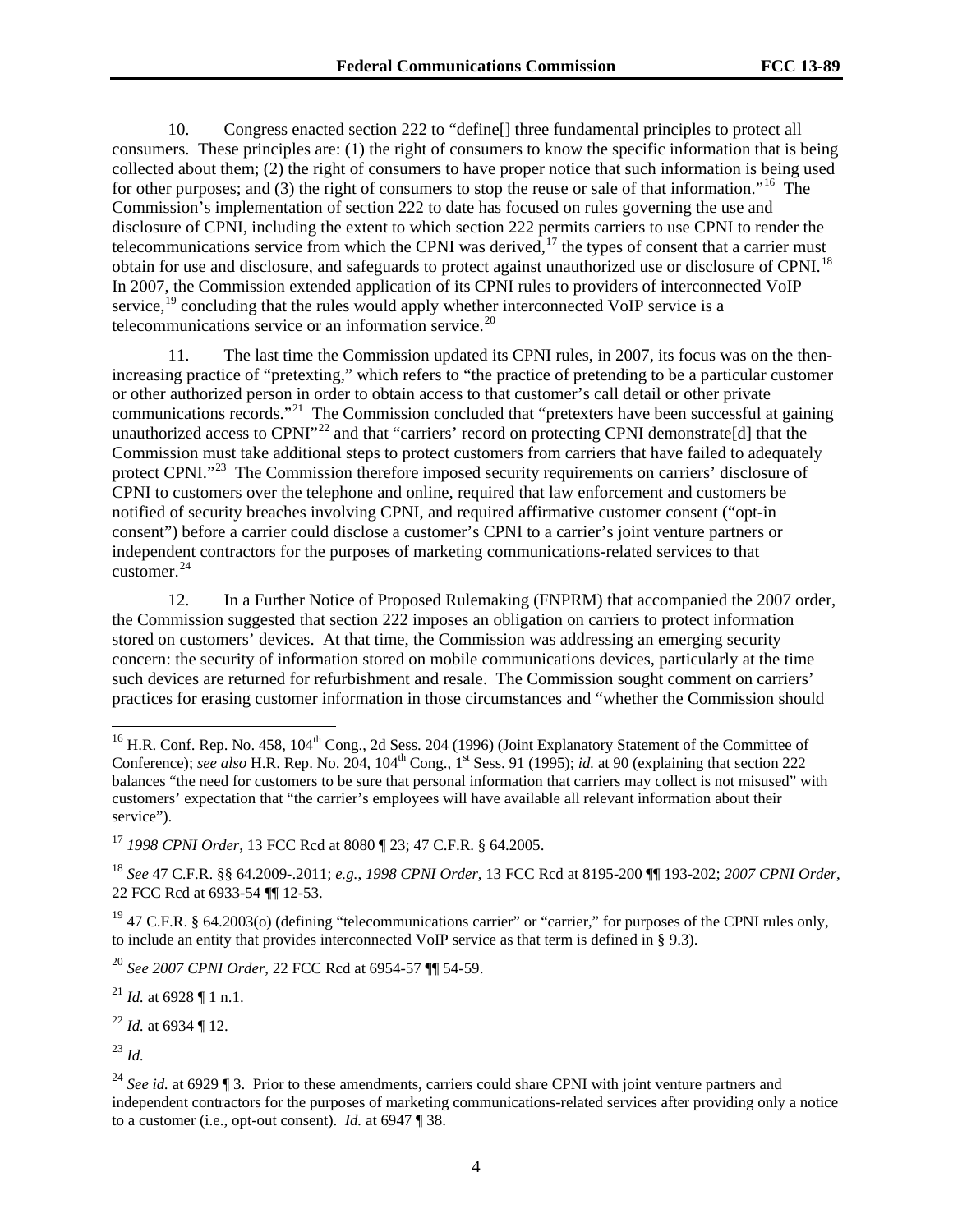require carriers to permanently erase, or allow customers to permanently erase, customer information in such circumstances."<sup>[25](#page-4-0)</sup> In response, carriers argued against the appropriateness or the Commission's authority to adopt such a requirement, emphasizing consumers' control of, and the carriers' lack of control of, information residing on consumers' devices. For example, AT&T Inc. commented that "decisions about what personal data to store, or not to store, on a mobile device rest with the consumer. Carriers do not typically have access to such information and play no role in determining what information a consumer chooses to store on mobile devices or how that information is used."<sup>26</sup> Sprint Nextel Corporation commented that "[w]ireless carriers are not well-positioned to guarantee the privacy of customer information stored on devices" because those devices are manufactured by suppliers and "in the physical control and custody of customers."[27](#page-4-2) Sprint added that "none of the information (e.g., songs, photographs and address books) stored on a handset is CPNI and thus [it] is not addressed by section 222 of the Act." $^{28}$  $^{28}$  $^{28}$ 

13. In May 2012, the Wireline Competition Bureau, the Wireless Telecommunications Bureau, and the Office of General Counsel issued a Public Notice in this docket (the *Mobile Device Privacy and Security Public Notice*) in response to more recent technological and business developments, particularly the growing practice of mobile carriers collecting and storing customer-specific information on their customers' mobile devices using software tools. The Public Notice observed that the comments in response to the 2007 FNPRM, which had emphasized the carriers' lack of control of information stored on communications devices, were out of date, and it sought comment to refresh the record concerning the practices of mobile wireless service providers with respect to information stored on their customers' mobile communications devices.<sup>[29](#page-4-4)</sup>

14. One such software tool has been provided to various carriers by Carrier IQ, Inc.<sup>30</sup> As discussed above, Carrier IQ's diagnostic software can be installed on a mobile device to provide carriers with information about how their network and devices on their network are functioning.<sup>31</sup> Based on specifications determined by the carrier, such information may include dialed phone numbers and calling behavior, location coordinates, and mobile subscriber numbers, among other data elements.<sup>[32](#page-4-7)</sup> In November 2011, a researcher discovered security vulnerabilities that permitted others to access the sensitive information collected by the Carrier IQ software, resulting in the potential for users' location and other data to be accessed and disclosed.<sup>33</sup> In response to congressional inquiries, carriers said that they had been using Carrier IQ's tool in order to enhance their ability to evaluate and improve their network services and to improve the ability of customer-service representatives to assist their customers

<span id="page-4-4"></span><sup>29</sup> *Mobile Device Privacy and Security Public Notice,* 27 FCC Rcd at 5745-46.

<span id="page-4-5"></span><sup>30</sup> *Id.* at 5745.

<span id="page-4-7"></span><sup>32</sup> *See id.* at Exh. B.

<span id="page-4-8"></span><sup>33</sup> *See id.* at 8.

<span id="page-4-0"></span> <sup>25</sup> *Id.* at 6962 ¶ 72.

<span id="page-4-1"></span><sup>26</sup> Comments of AT&T Inc., CC Docket No. 96-115 (July 9, 2007), at 9, *quoted in Mobile Device Privacy and Security Public Notice*, 27 FCC Rcd at 5744.

<span id="page-4-2"></span><sup>&</sup>lt;sup>27</sup> Comments of Sprint Nextel Corporation, CC Docket No. 96-115 and WC Docket No. 04-36, at 21 (July 9, 2007), *quoted in Mobile Device Privacy and Security Public Notice*, 27 FCC Rcd at 5745.

<span id="page-4-3"></span><sup>&</sup>lt;sup>28</sup> Reply Comments of Sprint Nextel Corporation, CC Docket No. 96-115 and WC Docket No. 04-36, at 14 (Aug. 7, 2007), *quoted in Mobile Device Privacy and Security Public Notice*, 27 FCC Rcd at 5745 n.9.

<span id="page-4-6"></span><sup>31</sup> *Understanding Carrier IQ Technology* at 2.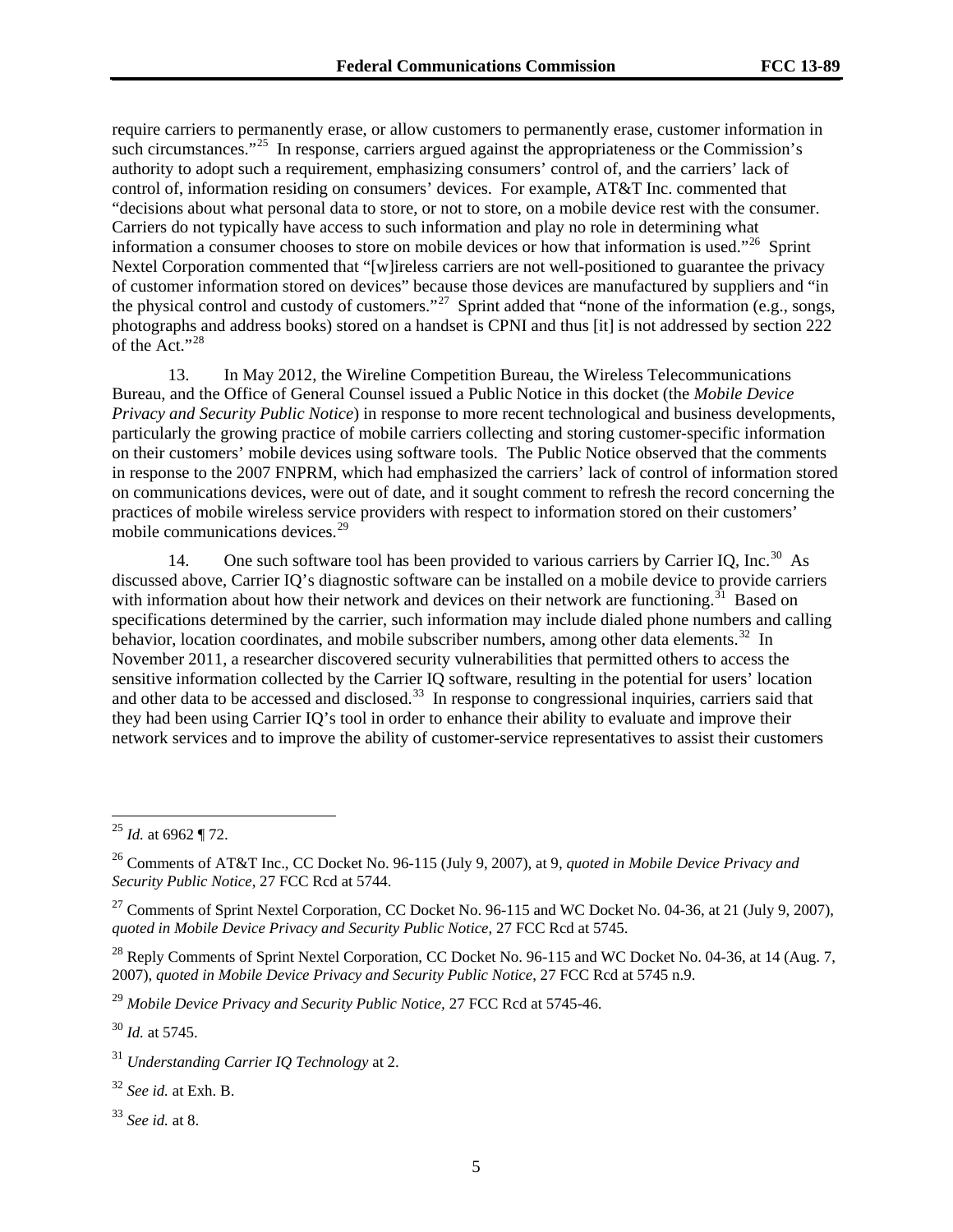with problems, and that they were doing so in compliance with privacy laws.<sup>[34](#page-5-0)</sup>

15. After the Commission began this proceeding, the Federal Trade Commission (FTC) announced that mobile-device manufacturer HTC America (HTC) had agreed to settle charges that it had "failed to take reasonable steps to secure the software it developed for its smartphones and tablet computers, introducing security flaws that placed sensitive information about millions of consumers at risk."[35](#page-5-1) The FTC's complaint charged that HTC had insecurely implemented two logging applications, Carrier IQ and HTC Loggers, creating vulnerabilities that compromised the functionality of devices and sensitive information stored on those devices. For example, according to the consent order, a vulnerability on certain HTC devices would allow any third-party application that could connect to the Internet to intercept information being collected by the Carrier IO software.<sup>[36](#page-5-2)</sup>

### **III. DISCUSSION**

16. After review of the record in response to the *Mobile Device Privacy and Security Public Notice*, we conclude that there is uncertainty in the industry about obligations to protect CPNI collected by mobile devices. To address that uncertainty, and to ensure that potentially sensitive consumer information is handled appropriately, we issue this ruling declaring that section 222 applies to information that fits the statutory definition of CPNI when such information is collected by the subscriber's mobile device, provided the collection is undertaken at the carrier's direction and that the carrier or its designee has access to or control over that information. By issuing this *Declaratory Ruling*, we do not prohibit such information collection, which may well have beneficial uses for improved network operations, but we make clear that telecommunications carriers are responsible for securing the information and that the Commission will hold carriers responsible for compliance with their statutory and regulatory obligations.

<span id="page-5-4"></span>17. We disagree with commenters who claim that section 222 is too rigid or outdated to apply to mobile devices. The relationship between a telecommunications carrier and its customer is one of particular sensitivity, given the special position that a carrier occupies as its customers' gatekeeper to the network, and Congress recognized that special position in enacting section 222. This is no less the case when the information is stored at the carrier's direction on a mobile device. In this regard, we note that Verizon Wireless argues that "precise location information warrants different protections than anonymous or aggregate data" and, therefore, "the extent of notice provided, and necessity or manner of consumer consent, will vary depending on the circumstances."<sup>37</sup> This illustration is fully consistent with

<span id="page-5-0"></span> <sup>34</sup> *Mobile Device Privacy and Security Public Notice,* 27 FCC Rcd at 5744 & n.7, 5745 & nn. 10-13; Letter from Timothy P. McKone, Executive Vice President, Federal Relations, AT&T Services, Inc., to The Honorable Al Franken, United States Senate (Dec. 14, 2011), *available at* http://apps.fcc.gov/ecfs/document/view?id=7021920018 (AT&T letter to Sen. Franken); Letter from Vonya B. McCann, Senior Vice President, Government Affairs, Sprint Nextel, to The Honorable Al Franken, United States Senate (Dec. 14, 2011), *available at* http://apps.fcc.gov/ecfs/document/view?id=7021920019 (Sprint Letter to Sen. Franken); Letter from Thomas J. Sugrue, Senior Vice President, Regulatory and Legal Affairs, T-Mobile USA, Inc., to The Honorable Al Franken, United States Senate (Dec. 20, 2011), *available at* http://apps.fcc.gov/ecfs/document/view?id=7021920020 (T-Mobile Letter to Sen. Franken).

<span id="page-5-1"></span><sup>35</sup> Federal Trade Commission, *HTC America Settles FTC Charges It Failed to Secure Millions of Mobile Devices Shipped to Consumers*, News Release, Feb. 22, 2013, *available at* [http://www.ftc.gov/opa/2013/02/htc.shtm.](http://www.ftc.gov/opa/2013/02/htc.shtm) The FTC investigated HTC pursuant to its authority to prevent persons subject to its jurisdiction "from using unfair methods of competition in or affecting commerce and unfair or deceptive acts or practices in or affecting commerce." 15 U.S.C. § 45(a)(2). That authority includes manufacturers of telecommunications equipment but not common carriers subject to the Act, which are addressed by Title II (including section 222) of the Act.

<span id="page-5-2"></span><sup>36</sup> Federal Trade Commission, Agreement Containing Consent Order, *HTC America, Inc.*, File No. 122 3049, at 11, *available at* http://www.ftc.gov/os/caselist/1223049/130222htcorder.pdf.

<span id="page-5-3"></span><sup>37</sup> Verizon Wireless Comments at 9.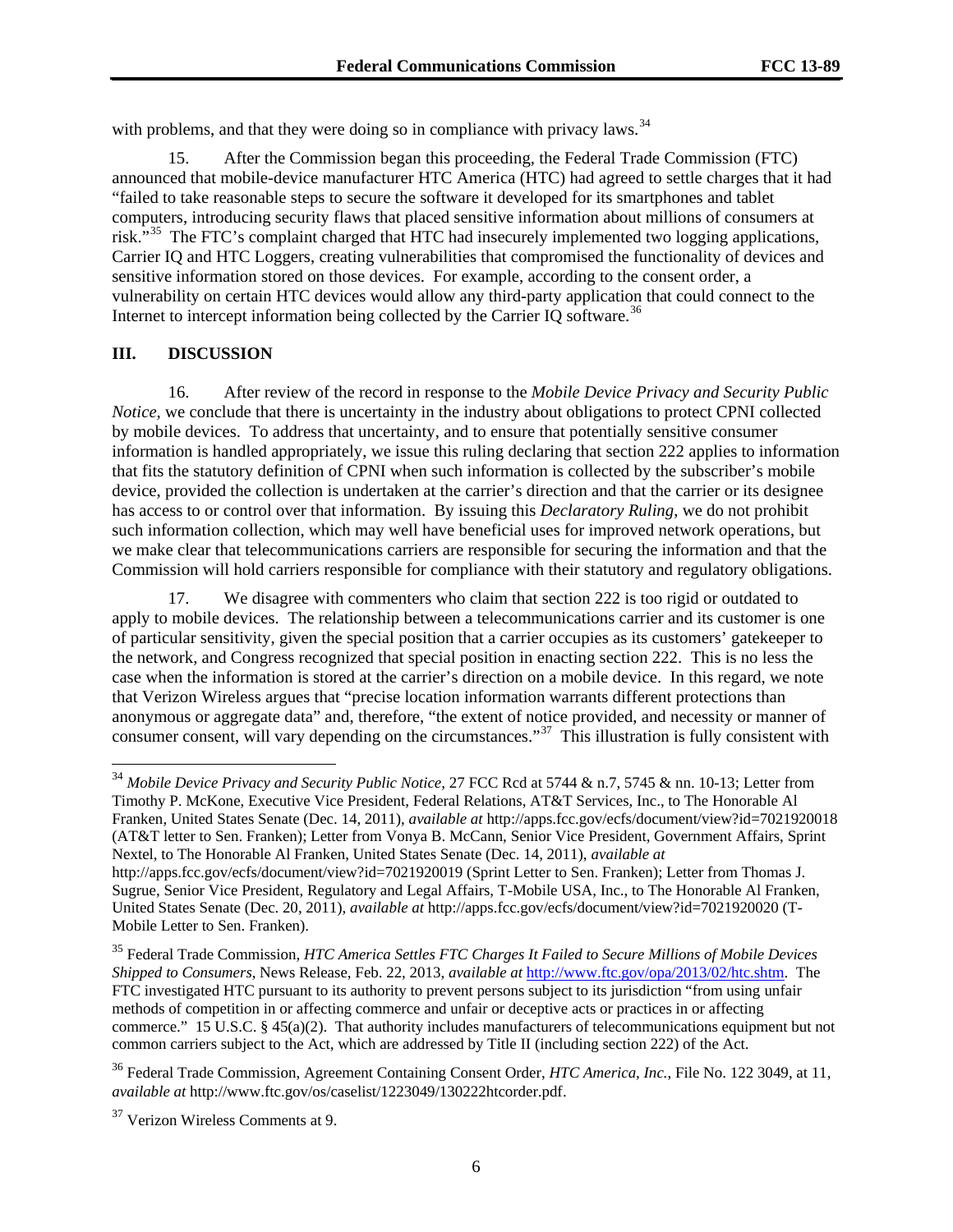our conclusion. Aggregate customer information is not subject to the privacy obligations in section  $222(c)(1).$ <sup>38</sup> Rather, section 222 is calibrated to apply its strongest protections to "individually" identifiable" CPNI.<sup>[39](#page-6-1)</sup>

18. We take this action not because the practice of collecting CPNI from customers' mobile devices is inherently improper or to prevent providers from doing so, but because these actions create risks and thus impose reasonable responsibilities on the carriers that engage in such practice. As pointed out by many commenters, collecting customer information from mobile devices can benefit consumers. Although other information in a carrier's network might enable a network operator to become aware that calls are being dropped or that a specific geographic area has poor reception, the mobile device itself is in a better position to collect information about the reason for a dropped call or other failure.<sup>[40](#page-6-2)</sup> Data from mobile devices can also be useful in responding to customer requests for assistance with device, service, and performance issues.<sup>41</sup> It can also help a network operator determine which parts of its network are most in need of improvement and whether particular models of phones are experiencing more problems than others. $42$ 

19. There are thus legitimate reasons for mobile providers to collect information on their customers' mobile devices. Doing so, however, also creates risks to the privacy and security of consumers' information. In the example that led Commission staff to issue the *Mobile Device Privacy and Security Public Notice*, it appears that at least some smartphones that carriers equipped with the Carrier IQ software were configured in such a way as to store a great deal of sensitive customer information in an insecure manner, creating the possibility that it could be captured by malicious third-party applications.<sup>[43](#page-6-5)</sup> Even to the extent that customers may have known about or consented to the service provider's collection and use of data in this manner,<sup>[44](#page-6-6)</sup> a customer's consent to the collection and use of data to maintain and improve the network would not constitute consent for other use, disclosure, or permission of access (such as storing it in an insecure manner), nor would it negate section 222(a)'s duty to protect proprietary information from unauthorized access or disclosure.

20. In this *Declaratory Ruling*, we do not reach any conclusions about whether carriers have violated the Act as a result of the Carrier IQ event discussed above. Rather, we issue this *Declaratory Ruling* because there is a need to clarify the obligations of mobile providers when they or their designees collect and have access to or control over sensitive customer information by virtue of their control of customers' devices.

## **A. Data Collected by Mobile Devices May Be CPNI.**

21. We conclude that customer-specific information collected by mobile devices can include

<span id="page-6-3"></span><sup>41</sup> T-Mobile Reply Comments at 5.

<span id="page-6-4"></span> $42$  AT&T Comments at 19; T-Mobile Reply Comments at 6; ITIF Comments at 3.

<span id="page-6-5"></span><sup>43</sup> Federal Trade Commission, Complaint, *HTC America, Inc.*, File No. 122 3049, at 4-5, *available at*  http://ftc.gov/os/caselist/1223049/130222htccmpt.pdf.

<span id="page-6-0"></span> <sup>38</sup> 47 U.S.C. § 222(h)(2) (defining *aggregate information*); § 222(c)(3) (providing that a telecommunications carrier "may use, disclose, or permit access to aggregate customer information other than for the purposes described in paragraph (1)"); *see infra* para[. 34.](#page-11-0)

<span id="page-6-1"></span><sup>39</sup> 47 U.S.C. § 222(c)(1); *see 2007 CPNI Order*, 22 FCC Rcd at 6930 ¶ 4.

<span id="page-6-2"></span> $^{40}$  CTIA Comments at 1-2; AT&T Comments at 19 ("Indeed, when a device fails to connect at all, the network will not even know of the failure.").

<span id="page-6-6"></span><sup>44</sup> *See, e.g.*, CTIA Comments at 2 ("Consumers are well aware of this practice because carriers clearly and conspicuously disclose that they gather this type of information to improve network performance and the user's experience."); AT&T Comments at 20.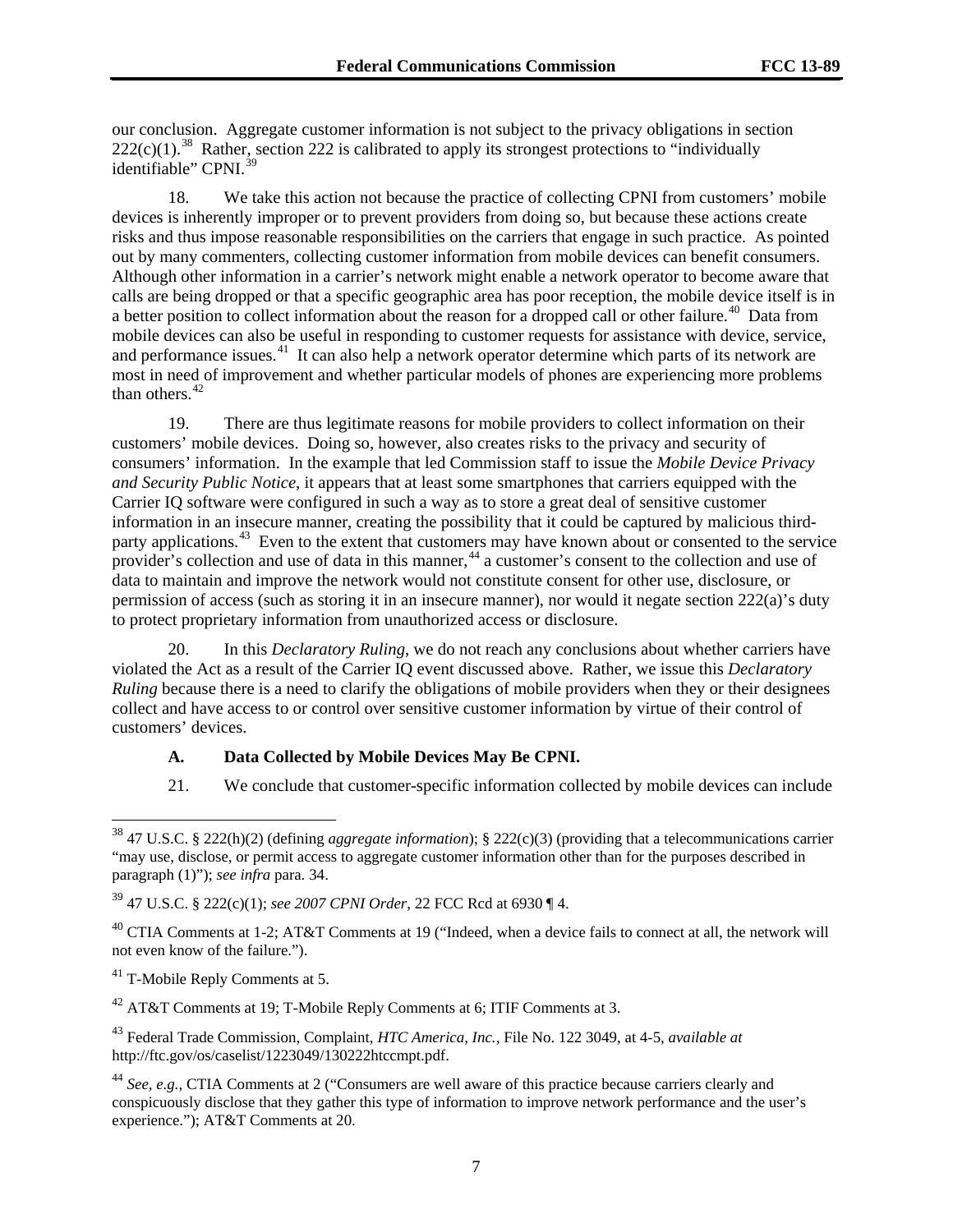information that fits the statutory definition of CPNI. The statute defines CPNI to include the following:

- (A) information that relates to the quantity, technical configuration, type, destination, location, and amount of use of a telecommunications service subscribed to by any customer of a telecommunications carrier, and that is made available to the carrier by the customer solely by virtue of the carrier-customer relationship; and
- (B) information contained in the bills pertaining to telephone exchange service or telephone toll service received by a customer of a carrier;

except that such term does not include subscriber list information.<sup>[45](#page-7-0)</sup>

22. Application of this definition is straightforward. Information collected by a mobile device can include "information that relates to the quantity, technical configuration, type, destination, location, and amount of use of a telecommunications service subscribed to by any customer," such as the telephone numbers of calls dialed and received and the location of the device at the time of the calls information that is recorded by the Carrier IQ software.<sup>46</sup> The Commission has previously made clear that "CPNI includes information such as the phone numbers called by a consumer [and] the frequency, duration, and timing of such calls."<sup>[47](#page-7-2)</sup> The location of a customer's use of a telecommunications service also clearly qualifies as CPNI.<sup>[48](#page-7-3)</sup>

23. We also conclude that information that a carrier causes to be stored on its customer's device in order to allow the information to be shared with the carrier is "made available to the carrier by the customer solely by virtue of the carrier-customer relationship."[49](#page-7-4) This is true whether the carrier itself installs, or directs the installation of, the software that collects the information, and whether the information is shared directly with the carrier or with its designee.<sup>50</sup> A carrier is in a unique position with respect to its customers when it configures a mobile device to collect the information before the device is sold to a customer.<sup>51</sup> This unique position satisfies the "carrier-customer relationship" element of the definition of CPNI.

<span id="page-7-2"></span><sup>47</sup> *2007 CPNI Order*, 22 FCC Rcd at 6931 ¶ 5.

<span id="page-7-3"></span><sup>48</sup> *See* 47 U.S.C. § 222(h)(1)(A) (defining CPNI to include "information that relates to the … location … of a telecommunications service subscribed to by any customer of a telecommunications carrier").

<span id="page-7-4"></span> $^{49}$  47 U.S.C. § 222(h)(1)(A).

<span id="page-7-0"></span><sup>&</sup>lt;sup>45</sup> 47 U.S.C. § 222(h)(1). "Subscriber list information" is defined in § 222(h)(3).

<span id="page-7-1"></span><sup>46</sup> *Understanding Carrier IQ Technology* at 9 (stating that recording phone numbers dialed and received "allows a Network Operator to understand both ends of a problem" by, for example, enabling the carrier to determine which customer's device caused a dropped call); *id.* at 4, 11 (explaining the recording and use of location information to diagnose dropped calls or areas with no service).

<span id="page-7-5"></span><sup>50</sup> *See* 47 U.S.C. § 217 (establishing that a common carrier is responsible for the act, omission, or failure of its agent); *see also* Letter from Dale Sohn, President and Chief Executive Officer, Samsung Telecommunications America, LLC, to The Honorable Al Franken, United States Senate (Dec. 14, 2011), at 1, *available at* [http://www.franken.senate.gov/files/letter/111214\\_Samsung\\_Response\\_to\\_Sen\\_Franken\\_CarrierIQ.pdf](http://www.franken.senate.gov/files/letter/111214_Samsung_Response_to_Sen_Franken_CarrierIQ.pdf) (Samsung Letter to Sen. Franken) ("Pursuant to the carriers' agreements with [Samsung], some of those cellular carriers required Samsung to pre-install Carrier IQ software on some of the devices prior to the sale of those devices to the carrier (and before the sale of the devices to the consumer by the distributor, carrier or its agent)."); CDT Comments at 5-6. To the extent that the relationship between carrier, manufacturer, and customer may be different, this principle may not apply.

<span id="page-7-6"></span> $51$  This may also be true if a carrier leverages its control of a customer's device to install such a collection capability after the initial sale, such as through a forced update of the operating system or embedded software.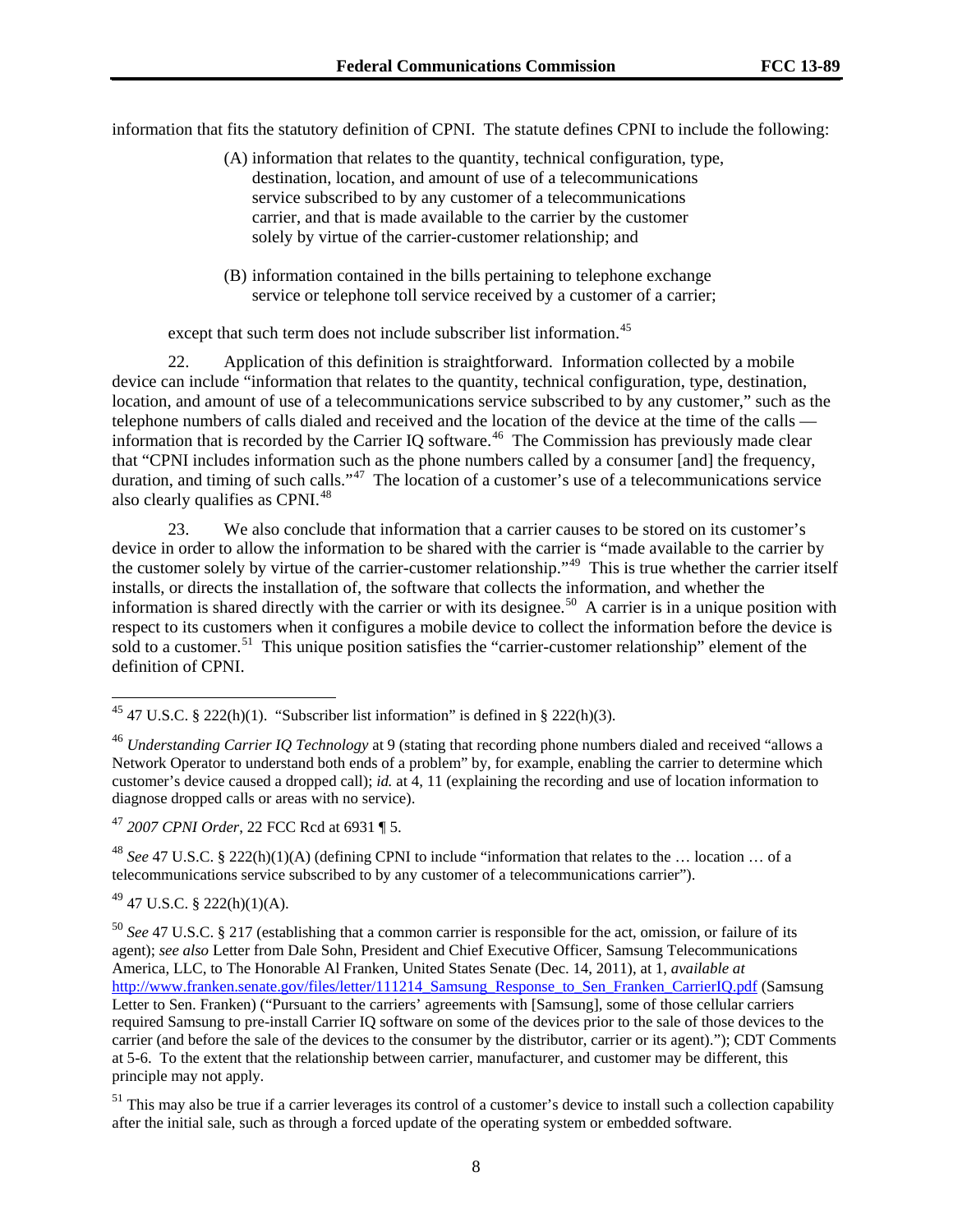24. We disagree with CTIA's argument that "data stored on mobile devices is not CPNI within the meaning of Section 222 because it is not 'information that relates to the quantity, technical configuration, type, destination, location, and amount of use of a telecommunications service."<sup>[52](#page-8-0)</sup> Although it is certainly true that *some* of the information that carriers have collected and stored on mobile devices is not CPNI,<sup>[53](#page-8-1)</sup> it is equally clear that some of it is.<sup>[54](#page-8-2)</sup> In any event, if the information a carrier collects in the future does not meet the statutory definition, then section 222 will not apply. To reiterate, the Commission is clarifying only that information that meets the definition of CPNI is subject to section 222, just as the same information would be subject to section 222 if it were stored elsewhere on a carrier's network.

25. We also disagree with CTIA and some other commenters' contention that "[n]etwork diagnostic information and other information acquired from wireless devices is not CPNI because it does not contain personally identifiable call data."<sup>[55](#page-8-3)</sup> The examples CTIA cites, such as "data on when and where calls fail" and "the location, date, and time a handset experiences a network event, such as a dialed or received telephone call [or] a dropped call,"[56](#page-8-4) do reveal call details, which we conclude do fall within the statutory definition of CPNI.<sup>[57](#page-8-5)</sup>

26. We also do not interpret section 222 or the Commission's rules in the limited way suggested by Verizon Wireless, which contends that the Commission's CPNI rules "are targeted at information related to a telecommunications carrier's provision of telecommunications services available via its network, and at activities and operations relating to a carrier's network and back-office systems."[58](#page-8-6)  The language of section 222 and the Commission's implementing rules do not specifically exclude information collected on mobile devices. The record developed in response to the Carrier IQ controversy and the subsequent *Mobile Device Privacy and Security Public Notice* demonstrates that carriers can and do exercise control over the wireless devices used to connect to their networks. They can determine, for instance, what CPNI the device will collect, how it will be stored, and when such information will be transmitted back to the carrier, without the customer's specific knowledge or ability to change those parameters in the device settings. Accordingly, the carrier is in a position to protect the privacy and

<span id="page-8-3"></span><sup>55</sup> CTIA Comments at 7.

<span id="page-8-4"></span><sup>56</sup> CTIA Comments at 8.

<span id="page-8-0"></span> <sup>52</sup> CTIA Comments at 3.

<span id="page-8-1"></span><sup>&</sup>lt;sup>53</sup> We reject any suggestion that we refrain from applying section 222 to information that meets the statutory definition just because some information collected in the same manner does not meet the statutory definition. *See, e.g.*, AT&T Comments at 10-11 ("It would thus not be in the public interest for the Commission to develop a new set of balkanized regulations or declaratory rulings for the small percentage of data stored on mobile devices that falls within the Commission's purview."). Doing so could leave a gap in the privacy and security obligations where section 222, by its terms, applies, leaving consumers unprotected.

<span id="page-8-2"></span><sup>54</sup> *See* New America Foundation Reply Comments at 3-6. We find no reason at this time to set out a comprehensive list of data elements that pertain to a telecommunications service and satisfy the definition of CPNI and those data elements that do not. The Commission has never before created such a comprehensive list of CPNI, and we have had no indication that the absence of such a list has caused any significant confusion in the industry. Thus we do not decide today whether or under what circumstances "the locations where customers have problems accessing the network" qualifies as CPNI, *see* CTIA Comments at 8, though we note that location information in particular can be very sensitive customer information.

<span id="page-8-5"></span><sup>57</sup> *See* ITIF Comments at 2 (arguing that the Commission should "continue to limit its authority" to types of information that carriers have historically been able to access about their customers, such as "the amount and type of services used, the destination of communication, the location of the customers, and technical information about the devices used").

<span id="page-8-6"></span><sup>58</sup> Verizon Wireless Comments at 7.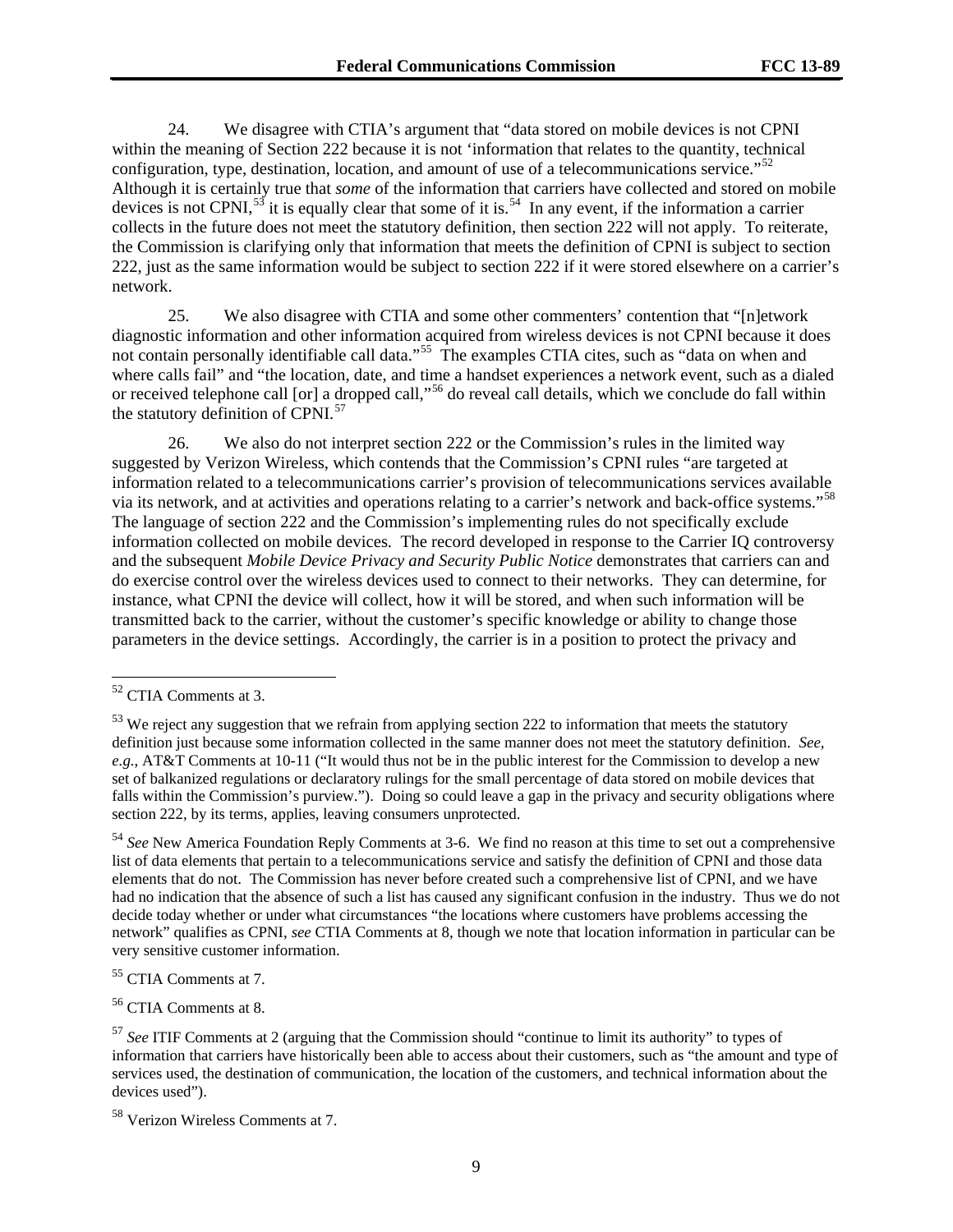security of information collected in that manner. We therefore decline to limit the "carrier-customer relationship" element of the definition of CPNI to exclude information that resides on devices.

27. The fact that CPNI is on a device and has not yet been transmitted to the carrier's own servers also does not remove the data from the definition of CPNI, if the collection has been done at the carrier's direction.<sup>59</sup> CPNI is defined as information that is *made available to the carrier*;<sup>[60](#page-9-1)</sup> even if that information has not yet been transmitted from the mobile device to the carrier, the configuration of the device has made the information available to the carrier. Nor do we read the language in paragraph (c)(1), which imposes obligations on a telecommunications carrier "that receives or obtains [CPNI] by virtue of its provision of a telecommunications service," as excluding information that has not yet been transmitted to the carrier's back-office systems. We reach this conclusion for two independent reasons: First, that provision does not limit a carrier's obligations to CPNI that it has received.<sup>[61](#page-9-2)</sup> Second, we conclude that information stored on a customer's device at the carrier's direction for the purpose of transmitting it to the carrier or its designee (and accessible to or controlled by the carrier or its designee) has, for this purpose, been obtained by the carrier.<sup>62</sup> Such information is under the carrier's control for all practical purposes, and the statutory obligations should and do apply.[63](#page-9-4) We also note that subsection (a)'s obligation to protect customer information is not limited to CPNI that the carrier has obtained or received.<sup>64</sup> This statutory obligation provides independent support for requiring carriers to secure the CPNI that they have caused to be stored on a customer's device.<sup>[65](#page-9-6)</sup>

28. We recognize that not all of the information collected on mobile wireless devices is CPNI. Some of the information that software such as the Carrier IQ agent can record does not pertain to a telecommunications service or might otherwise not relate to the quantity, technical configuration, type, destination, location, or amount of use of a telecommunications service, as required by the statutory

<span id="page-9-2"></span> $<sup>61</sup>$  A carrier that receives or obtains CPNI by virtue of its provision of a telecommunications service has obligations</sup> as to all "individually identifiable customer proprietary network information."  $47 \text{ U.S.C.}$  §  $222(c)(1)$ . Congress could have limited the obligations imposed by paragraph  $(c)(1)$  to the CPNI that the carrier has received or obtained by referring to "such CPNI," but it did not.

<span id="page-9-4"></span><sup>63</sup> *See* CTIA *ex parte* presentation at 1 (June 19, 2013) ("CPNI requirements only apply to carriers if a carrier directed or caused CPNI to be on a mobile device and that the carrier has access to that CPNI.").

<span id="page-9-5"></span><sup>64</sup> *See* 47 U.S.C. § 222(a) (requiring "[e]very telecommunications carrier … to protect the confidentiality of proprietary information of, and relating to, … customers").

<span id="page-9-0"></span> <sup>59</sup> *See Mobile Device Privacy and Security Public Notice*, 27 FCC Rcd at 5746 (observing that the phrase "'that is made available to a carrier by the customer solely by virtue of the carrier-customer relationship' … on its face could apply to information collected at a carrier's direction even before it has been transmitted to the carrier" and seeking comment on that analysis).

<span id="page-9-1"></span> $60$  47 U.S.C. § 222(h)(1)(A) (defining CPNI to include "information that relates to the quantity, technical configuration, type, destination, location, and amount of use of a telecommunications service subscribed to by any customer of a telecommunications carrier, and that is made available to the carrier by the customer solely by virtue of the carrier-customer relationship").

<span id="page-9-3"></span><sup>&</sup>lt;sup>62</sup> *See Black's Law Dictionary* 1078 (6<sup>th</sup> ed. 1990) (defining "obtain" as "[t]o get hold of by effort; to get possession of; to procure; to acquire, *in any way*") (emphasis added).

<span id="page-9-6"></span><sup>65</sup> *See, e.g.*, *2007 CPNI Order*, 22 FCC Rcd at 6943 ¶ 27 ("In conjunction with the general rulemaking authority under the Act, section  $222(a)$ , which imposes a duty on '[e]very telecommunications carrier  $\dots$  to protect the confidentiality of proprietary information,' provides ample authority for the Commission to require carriers to report CPNI breaches to law enforcement …." (footnote omitted)); *id.* at 6952 ¶ 48 ("[A]ll CPNI constitutes sensitive information that is protected under the Communications Act and our rules."); *id.* at 6959 ¶ 64 & n.198 (citing subsection (a) in support of the expectation that carriers will "take every reasonable precaution to protect the confidentiality of proprietary or personal customer information").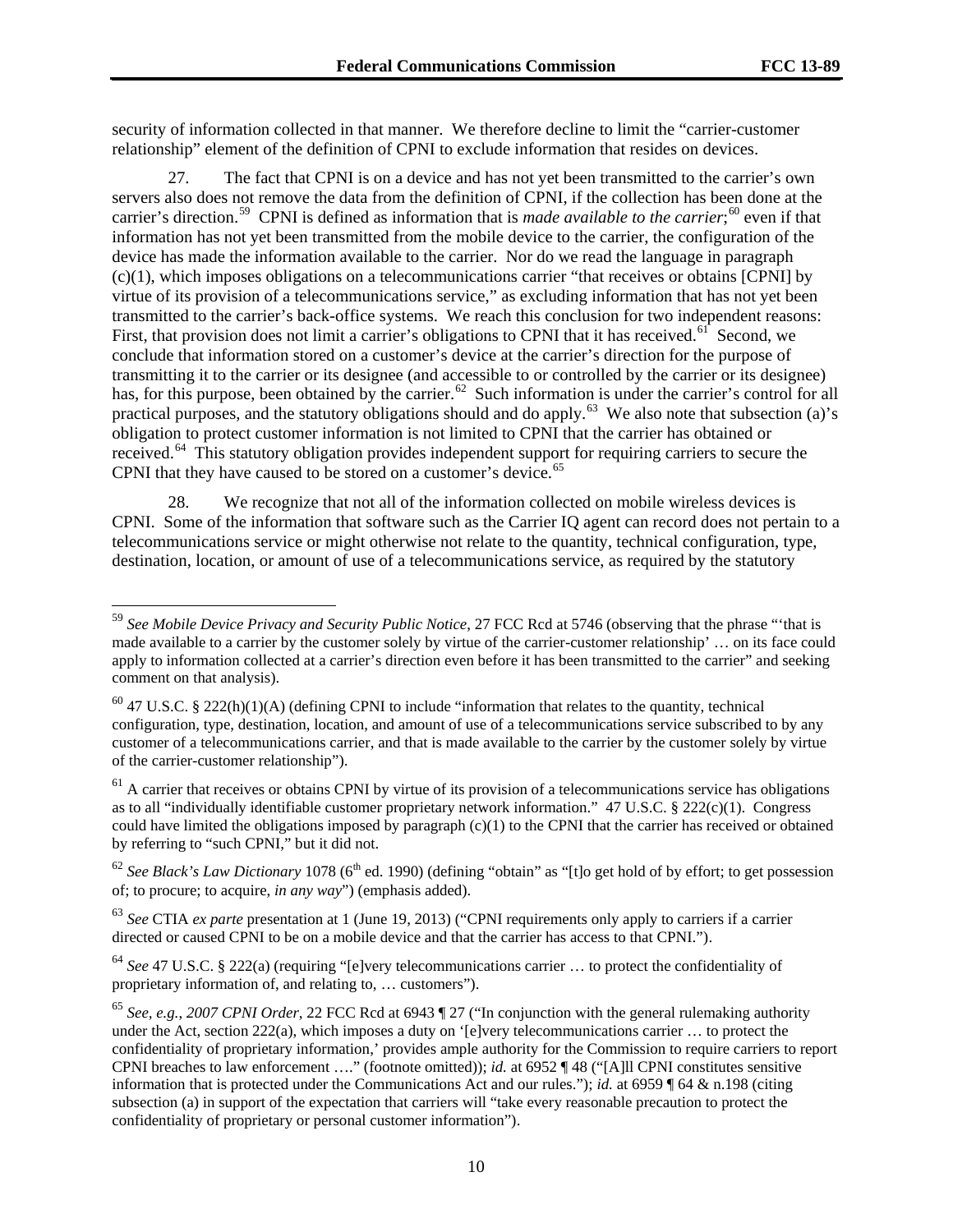definition of CPNI.<sup>66</sup> In addition, modern mobile operating systems enable consumers to install applications developed by third parties that can collect sensitive personal information. Such third-party applications may raise privacy concerns. They are, however, generally beyond the scope of section 222 and our rules. For example, third-party applications might collect the same or different kinds of data, <sup>[67](#page-10-1)</sup> some of which might be CPNI if collected at the carrier's direction; where such information is not collected by or at the direction of a carrier or its agent, it is not "made available to the carrier … by virtue of the carrier-customer relationship."[68](#page-10-2) Furthermore, information stored on a mobile device that is not under the carrier's control and not intended to be transmitted to the carrier or otherwise not accessible by the carrier, as may be the case with a contact list or call log, is not CPNI because it is not "made available to the carrier,"[69](#page-10-3) even if it would otherwise satisfy the definition of CPNI if made available to the carrier.

## **B. Telecommunications Carriers Have Statutory Obligations to Protect CPNI That They Collect on a Mobile Device.**

29. We do not, at this time, adopt or propose any new rules governing the protection, use, or disclosure of individually identifiable CPNI that carriers collect by virtue of their control of customers' mobile devices. Rather, this *Declaratory Ruling* removes uncertainty about whether the obligations that already exist under the statute and our rules apply to CPNI collected in this manner. For example, section 222(a) of the Act provides that "[e]very telecommunications carrier has a duty to protect the confidentiality of proprietary information of, and relating to ... customers,"<sup>[70](#page-10-4)'</sup> and section 222(c)(1)'s restriction on "disclos[ure]" of "individually identifiable" CPNI would appear to make carriers liable for inadvertent disclosures.<sup>[71](#page-10-5)</sup> Such obligations apply equally to CPNI that carriers collect via their customers' devices.

30. The Commission has made clear that carriers must "take[] reasonable precautions to prevent the unauthorized disclosure of a customer's CPNI."<sup>[72](#page-10-6)</sup> To the extent that a carrier's failure to take reasonable precautions renders private customer information unprotected or results in disclosure of individually identifiable CPNI, we believe that a violation of section 222 may have occurred. Any decision would depend on the facts and circumstances in a particular case.<sup>[73](#page-10-7)</sup>

31. Some commenters note that third-party applications commonly store personal data on mobile devices and that wireless carriers have no ability to restrict the ability of those applications to

<span id="page-10-3"></span> $^{69}$  47 U.S.C. § 222(h)(1)(A).

<span id="page-10-4"></span><sup>70</sup> 47 U.S.C. § 222(a).

<span id="page-10-5"></span><sup>71</sup> *See* 47 U.S.C. § 222(c)(1).

<span id="page-10-0"></span> $^{66}$  For example, according to Carrier IO, its software is capable of recording information that pertains to the device's access of the carrier's data network, web URLs visited in a browser, and applications installed and used. *See Understanding Carrier IQ Technology* at Exh. B; *see also* AT&T Comments at 10 ("Section 222 applies by its express terms only to telecommunications carriers. It does not apply to information service providers or other noncarrier entities, nor does it apply to telecommunications carriers when they are not acting in their capacity as such.").

<span id="page-10-1"></span><sup>67</sup> *See* CDT Comments at 7-8 (noting that other entities are capable of acquiring similar information).

<span id="page-10-2"></span> $68$  47 U.S.C. § 222(h)(1)(A).

<span id="page-10-6"></span><sup>72</sup> *See 2007 CPNI Order*, 22 FCC Rcd at 6959-60 ¶¶ 63-66; *see also* 47 C.F.R. § 64.2010(a) ("Telecommunications carriers must take reasonable measures to discover and protect against attempts to gain unauthorized access to CPNI.").

<span id="page-10-7"></span><sup>73</sup> *2007 CPNI Order*, 22 FCC Rcd at 6959-60 ¶¶ 63-66. In this regard, we note that the Commission has said, for example, that it "expect s a carrier to encrypt its CPNI databases if doing so would provide significant additional protection against the unauthorized access to CPNI at a cost that is reasonable given the technology a carrier already has implemented." *Id.* at 6959 ¶ 64.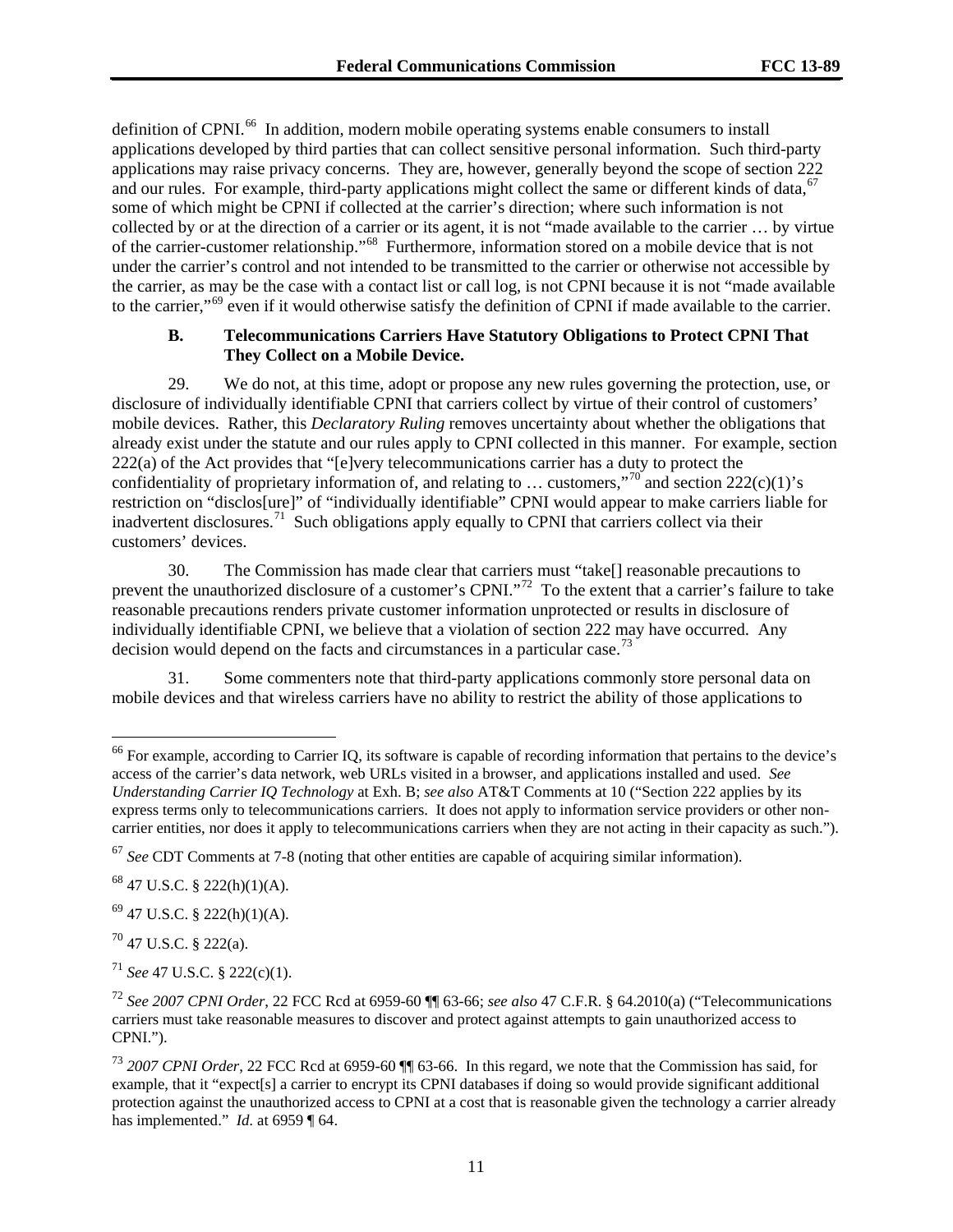access data stored on a mobile device.<sup>[74](#page-11-1)</sup> To the extent that is true, it imposes an obligation on carriers to ensure that, if they choose to collect or store CPNI on a device and have access to or control over that data, they take reasonable precautions to protect it from unauthorized access and disclosure by such thirdparty applications, whether by storing the CPNI in a location or form that it is protected or otherwise.

32. Section 222 does not require mobile carriers to protect their customers against all possible privacy and security risks related to non-CPNI on a mobile device, including risks created by third-party applications. The openness of modern smartphones and the ability that they provide consumers to install applications that they desire has produced tremendous benefits.<sup>75</sup> While those benefits also come with risks to the privacy and security of consumers' information, those are risks that other parties may have a responsibility to address or that consumers might assume by their use of such applications.

33. We also reiterate that section  $222(c)(1)$  allows a telecommunications carrier to use, disclose, or permit access to this CPNI "in its provision of (A) the telecommunications service from which such information is derived, or (B) services necessary to, or used in, the provision of such telecommunications service."[76](#page-11-3) A carrier thus may use, disclose, or permit access to such information "to initiate, render, bill, and collect for telecommunications services" or "to protect the rights or property of the carrier, or to protect users of those services and other carriers from fraudulent, abusive, or unlawful use of, or subscription to, such services."<sup>[77](#page-11-4)</sup> These provisions should allow a carrier that collects CPNI from customers' devices to use that information to assess and improve the performance of its network and to provide information to customer-support representatives without the customer's specific approval.<sup>[78](#page-11-5)</sup> Verizon Wireless, for example, argues that "it is legitimate for service providers to use diagnostic tools to ensure network performance, provided they employ adequate data security protections."<sup>[79](#page-11-6)</sup> We do not prohibit such practices. Our rules also allow a wireless provider to "use, disclose, or permit access to CPNI derived from its provision of CMRS, without customer approval, for the provision of CPE and information service(s). $\frac{580}{100}$  $\frac{580}{100}$  $\frac{580}{100}$ 

<span id="page-11-0"></span>34. Furthermore, as noted above,  $81$  neither section 222 nor the Commission's implementing rules restrict carriers' use of aggregate customer information. The statute defines "aggregate customer

<span id="page-11-3"></span> $^{76}$  47 U.S.C. § 222(c)(1).

<span id="page-11-4"></span> $77$  47 U.S.C. § 222(d)(1), (2).

<span id="page-11-8"></span><sup>81</sup> *See supra* para. [17.](#page-5-4)

<span id="page-11-1"></span> <sup>74</sup> *See, e.g.*, CTIA Comments at 4-5; Verizon Wireless Comments at 2-4.

<span id="page-11-2"></span><sup>75</sup> *See generally* Federal Communications Commission, *Location-Based Services: An Overview of Opportunities and Other Considerations* (May 2012), *available at* [http://www.fcc.gov/document/location-based-services-report;](http://www.fcc.gov/document/location-based-services-report) *see also* Roger Entner, Recon Analytics, *The Wireless Industry: The Essential Engine of U.S. Economic Growth* (May 2012), *available at* http://reconanalytics.com/wp-content/uploads/2012/04/Wireless-The-Ubiquitous-Engine-by-Recon-Analytics-1.pdf.

<span id="page-11-5"></span><sup>78</sup> *See generally* 47 C.F.R. § 64.2005 ("Use of customer proprietary network information without customer approval."). Commenters emphasize that this use of network diagnostic information collected from wireless devices benefits consumers. *See, e.g.*, CTIA Comments at 8.

<span id="page-11-6"></span><sup>79</sup> Verizon Wireless Comments at 8; *see also id.* at 9 (arguing that "certain uses of information would not warrant customer consent, such as information used for monitoring network performance; many other types of more sensitive uses, however, would warrant notice and consent," though also arguing that "[b]est practices or codes of conduct … are the best methods for addressing these issues").

<span id="page-11-7"></span><sup>80</sup> 47 C.F.R. § 64.2005(b)(1); *see 1999 CPNI Order*, 14 FCC Rcd at 14430-35 ¶¶ 39-47 (finding that the phrase "services necessary to, or used in, the provision of such telecommunications service" includes customer-premises equipment and certain information services).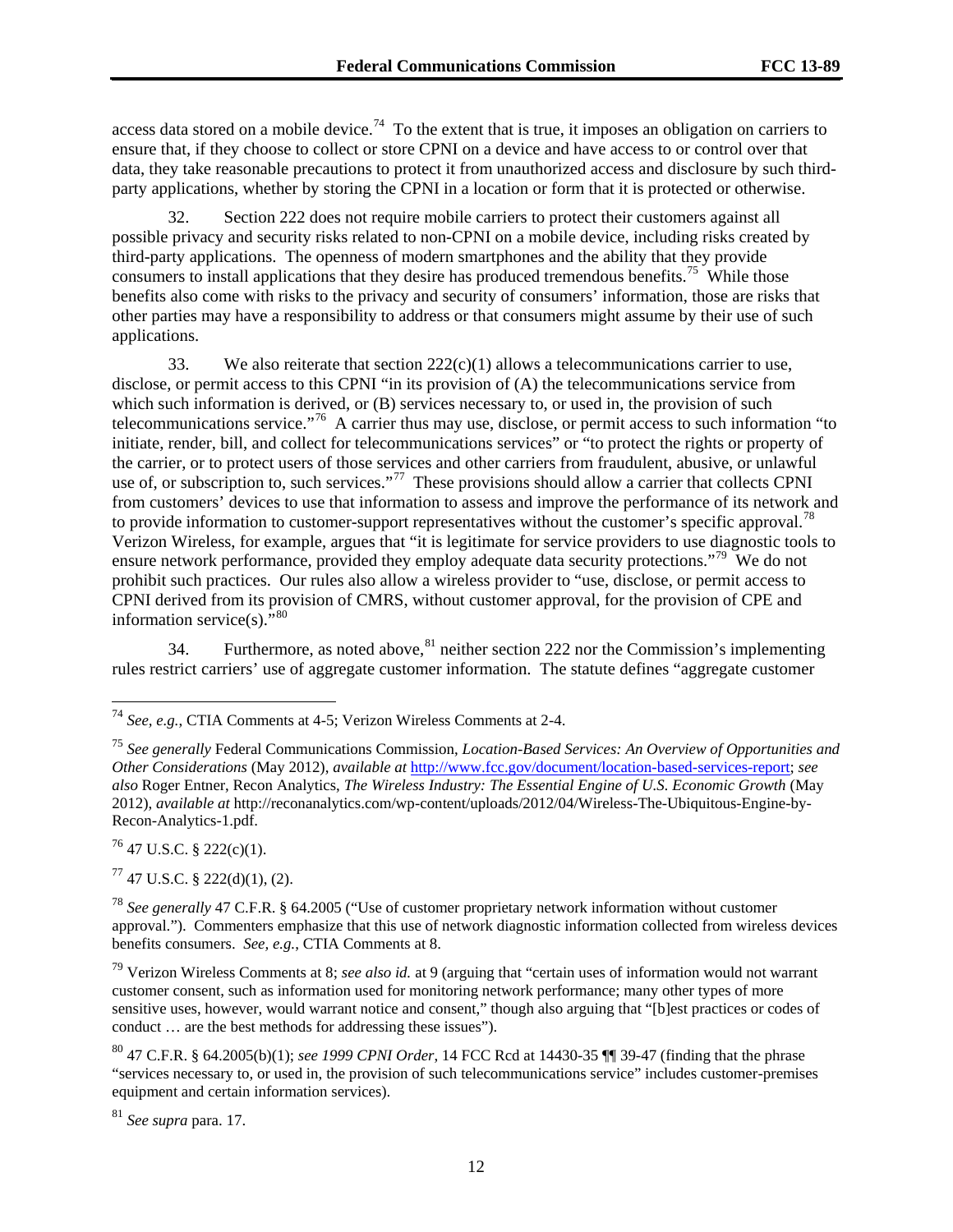information" to mean "collective data that relates to a group or category of services or customers, from which individual customer identities and characteristics have been removed."<sup>[82](#page-12-0)</sup> It makes clear that a telecommunications carrier is not subject to the CPNI restrictions in using, disclosing, or permitting access to aggregate customer information.<sup>83</sup> For example, the Commission has said that carriers are free to use aggregate information "to assist in product development and design, as well as in tracking consumer buying trends, without customer approval."<sup>[84](#page-12-2)</sup> Accordingly, a carrier may store or use aggregate information collected from customers' devices without violating section 222.[85](#page-12-3) The exception for aggregate customer information and the other exceptions in section 222(d) do not, however, remove the obligations of a telecommunications carrier to protect the confidentiality of CPNI and to prevent unauthorized use, disclosure, or access.<sup>[86](#page-12-4)</sup>

## **C. This** *Declaratory Ruling* **Is Consistent With Other Privacy Regimes.**

35. CTIA argues that the Stored Communications Act (SCA), adopted as part of the Electronic Communications Privacy Act in 1986,<sup>[87](#page-12-5)</sup> "confirms the lack of Commission authority in this area because it gives wireless providers broad authority to access and use their customers' information for network diagnostic purposes."<sup>[88](#page-12-6)</sup> But an examination of the provisions cited by CTIA shows that the SCA poses no conflict: The SCA is a general criminal prohibition on voluntary disclosure of customer records; its exceptions carve certain disclosures out of that general prohibition. For example, the SCA's provision that appears to allow a provider to divulge records "to any person other than a governmental entity"<sup>[89](#page-12-7)</sup> cannot reasonably be understood as authority for unlimited disclosure of personal information. Rather, it is an exception only to the general criminal prohibition on voluntary disclosure, as the structure of 18 U.S.C. § 2702 makes clear.<sup>[90](#page-12-8)</sup> Furthermore, its provision allowing a provider to divulge records pertaining to its service "as may be necessarily incident to the rendition of the service or to the protection of the rights or property of the provider of that service"<sup>[91](#page-12-9)</sup> is consistent with section 222's provisions allowing a carrier to disclose CPNI in its provision of the telecommunications service from which it is derived or services necessary to, or used in, the provision of such service,  $92$  "to initiate, render, bill, and collect for

<span id="page-12-3"></span><sup>85</sup> *See* AT&T Comments at 20 n.56.

<span id="page-12-4"></span> $86$  47 U.S.C. § 222(a), (c)(1).

<span id="page-12-5"></span><sup>87</sup> 18 U.S.C. §§ 2701-2712.

<span id="page-12-6"></span><sup>88</sup> CTIA Comments at 3; *see id.* at 10-11.

<span id="page-12-7"></span> $89$  18 U.S.C. § 2702(c)(6).

<span id="page-12-9"></span> $91$  18 U.S.C. § 2702(c)(3).

<span id="page-12-10"></span> $92$  47 U.S.C. § 222(c)(1).

<span id="page-12-0"></span> $82$  47 U.S.C. § 222(h)(2).

<span id="page-12-1"></span> $83$  47 U.S.C. § 222(c)(3). For a local exchange carrier, such use of aggregate customer information is subject to a requirement that it provide the information on a nondiscriminatory basis to other persons upon reasonable request. *Id.*; *see 1998 CPNI Order*, 18 FCC Rcd at 8165-71 ¶¶ 143-153.

<span id="page-12-2"></span><sup>84</sup> *1998 CPNI Order*, 13 FCC Rcd at 8169 ¶ 149.

<span id="page-12-8"></span> $90$  If the SCA were read as authorizing unlimited disclosure of personal information notwithstanding other provisions of law, as CTIA appears to be suggesting, it would nullify section 222 in nearly all respects, not just in the context of CPNI collected by mobile devices. It clearly does not do so. Courts have confirmed that section 222 restricts the use, disclosure, and permission of access to CPNI. *See National Cable & Telecommunications Ass'n v. FCC*, 555 F.3d 996 (D.C. Cir. 2009) (upholding the Commission's opt-in requirement for disclosure of CPNI to a carrier's joint-venture partner or independent contractor for the purposes of marketing communications-related services to that customer).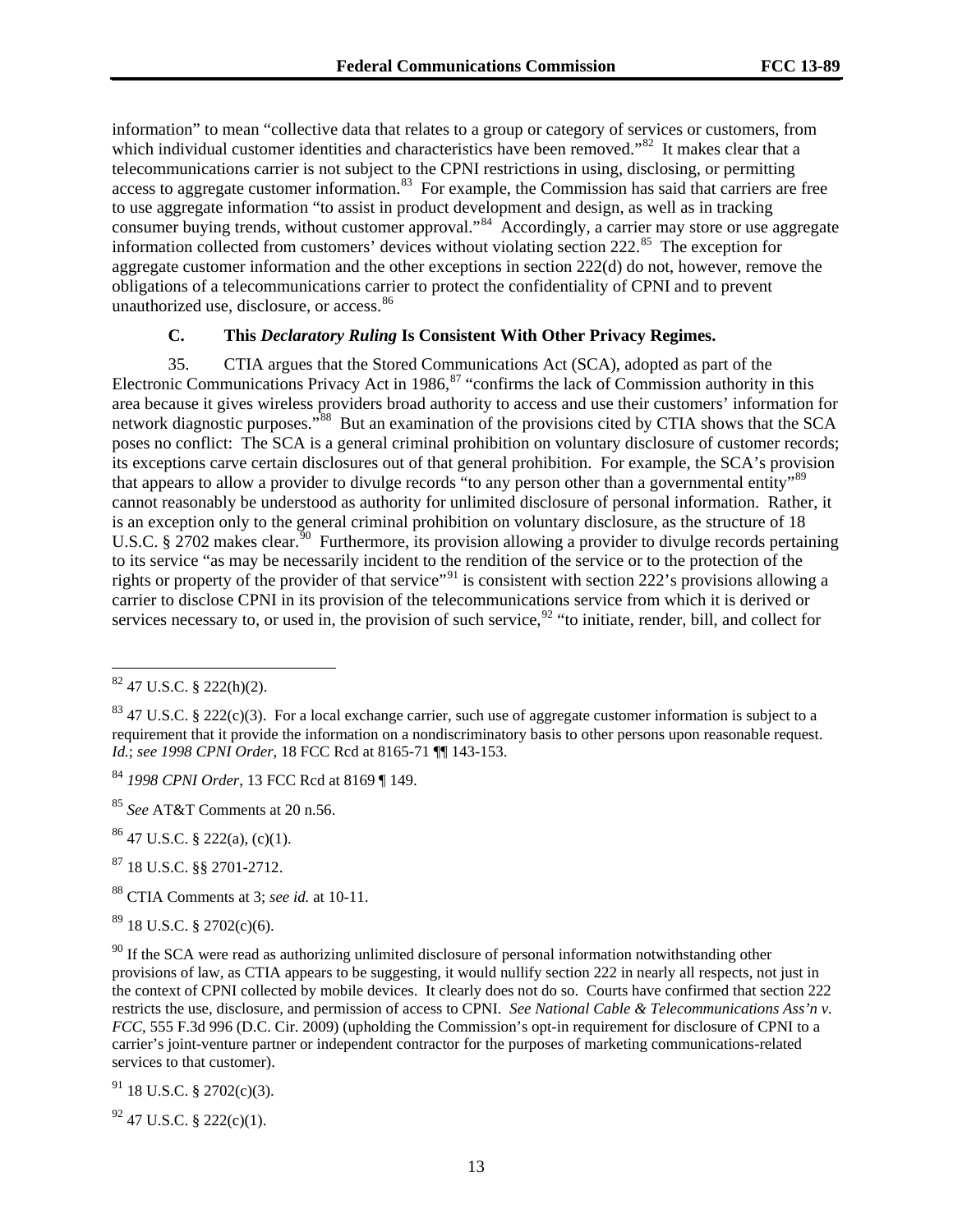telecommunications services,"<sup>[93](#page-13-0)</sup> and "to protect the rights or property of the carrier."<sup>94</sup> Finally, we observe that section 222 was enacted in 1996, ten years after the SCA,<sup>[95](#page-13-2)</sup> and therefore CTIA's suggestion that the SCA should carry more weight than the later-enacted statute has no merit.<sup>96</sup>

36. Several commenters urge the Commission to allow industry-developed best practices and codes of conduct to determine the applicable obligations in this context. Doing so, they say, would result in more consistency across related industries and technologies and would enable more flexible approaches.<sup>97</sup> For example, ATIS describes the work of some of its committees that focus on network security, reliability, and privacy. Its Network Reliability Steering Committee has developed Best Practice 8-8-8769, which "notes that service providers should protect such information against such risks as loss or unauthorized access, destruction, use, modification, or disclosure of data" and "note that policies for personal information protection should be clearly identified and enforced."[98](#page-13-5) The National Telecommunications and Information Administration (NTIA) currently is leading a multistakeholder process, the goal of which is "to develop a code of conduct to provide transparency in how companies providing applications and interactive services for mobile devices handle personal data."<sup>99</sup> The process emerged from a February 2012 framework issued by the White House, sometimes referred to as the Privacy Blueprint, which set forth a "consumer privacy bill of rights" and envisioned a multistakeholder process to specify how its principles would apply in particular business contexts. The framework urged Congress to provide the FTC and state attorneys general with specific authority to enforce those rights.<sup>100</sup> It noted that companies choosing to adopt a code of conduct would be subject to enforcement by the FTC under that agency's authority to prevent deceptive acts or practices as well as its unfairness jurisdiction.<sup>101</sup> The FTC's authority, however, does not extend to common carriers.<sup>[102](#page-13-9)</sup>

37. The Commission has statutory responsibilities to enforce the Communications Act, and, although we welcome these other complementary initiatives, none of them is a substitute for the Commission fulfilling its statutory role. Section 222 provides the Commission with a clear directive to protect the privacy of consumers utilizing the communications infrastructure, and the Commission's rules

<span id="page-13-3"></span><sup>96</sup> *See FDA v. Brown & Williamson Tobacco Corp.*, 529 U.S. 120, 133, 143 (2000) ("[T]he meaning of one statute may be affected by other Acts, particularly where Congress has spoken subsequently and more specifically to the topic at hand."); CTIA Comments at 10 & n.30 (citing *FDA v. Brown & Williamson Tobacco Corp.*) (noting that the meaning of one statute may be affected by others, particularly subsequent enactments).

<span id="page-13-4"></span><sup>97</sup> *See, e.g.*, CTIA Comments at 5-6; Consumer Electronics Association Comments at 11-13; AT&T Comments at 8- 13; ITIF Comments at 4.

<span id="page-13-5"></span><sup>98</sup> ATIS Comments at 3; *see* Protection of Personally Identifiable Information (PII), NRIC Best Practice No. 8-8- 8769, *available at* http://www.atis.org/bestpractices/BPDetail.aspx?num=8-8-8769.

<span id="page-13-6"></span><sup>99</sup> *See* National Telecommunications and Information Administration, *Privacy Multistakeholder Process: Mobile Application Transparency*, *available at* [http://www.ntia.doc.gov/other-publication/2013/privacy-multistakeholder](http://www.ntia.doc.gov/other-publication/2013/privacy-multistakeholder-process-mobile-application-transparency)[process-mobile-application-transparency.](http://www.ntia.doc.gov/other-publication/2013/privacy-multistakeholder-process-mobile-application-transparency) We note that this first multistakeholder process is focused on developers of mobile applications and not on the obligations of telecommunications carriers.

<span id="page-13-7"></span><sup>100</sup> The White House, *Consumer Data Privacy in a Networked World: A Framework for Protecting Privacy and Promoting Innovation in the Global Digital Economy* (Feb. 2012) (*White House Privacy Blueprint*), *available at* [http://www.whitehouse.gov/sites/default/files/privacy-final.pdf.](http://www.whitehouse.gov/sites/default/files/privacy-final.pdf)

<span id="page-13-8"></span><sup>101</sup> *See id.* at 27 & n.32.

<span id="page-13-0"></span> $93$  47 U.S.C. § 222(d)(1).

<span id="page-13-1"></span> $^{94}$  47 U.S.C. § 222(d)(2).

<span id="page-13-2"></span><sup>95</sup> *See* Telecommunications Act of 1996, Pub. L. No. 104-104, § 702, 110 Stat. 56, 148-49 (adding new section 222 to Title II of the Communications Act of 1934).

<span id="page-13-9"></span><sup>102</sup> *See* 15 U.S.C. § 45(a)(2); *see also supra* para. 15 & n.35.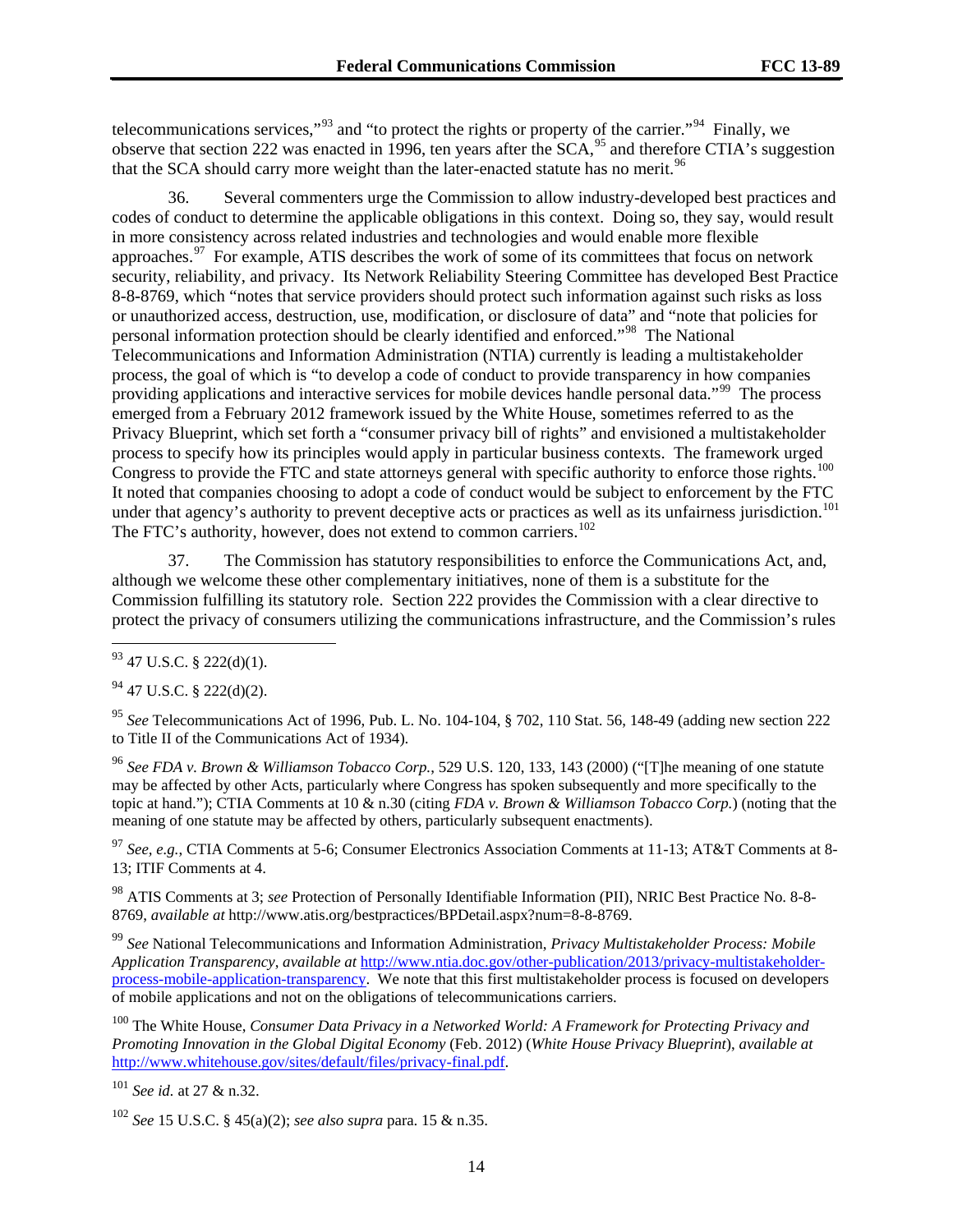implementing section 222 are longstanding, well-known, and judicially tested.<sup>[103](#page-14-0)</sup> The nature of the communications marketplace has changed since the Commission's last pronouncement on CPNI, and thus we act here to affirm our commitment to fulfilling our statutory directive to ensure that carriers are protecting consumer information to which they have access because of their unique position as the gatekeeper to their customers' access to the network. By this *Declaratory Ruling*, we clarify that we will apply section 222 and our rules to the type of CPNI described herein to avoid a potential gap in consumers' privacy protections.

# **IV. ORDERING CLAUSES**

38. Accordingly, IT IS ORDERED, pursuant to sections 1, 4, 201, 222, and 303(r) of the Communications Act of 1934, as amended, 47 U.S.C. §§ 151, 154, 201, 222, 303(r), and section 1.2 of the Commission's rules, 47 C.F.R. § 1.2, that this *Declaratory Ruling* in CC Docket No. 96-115 IS ADOPTED.

## FEDERAL COMMUNICATIONS COMMISSION

Marlene H. Dortch Secretary

<span id="page-14-0"></span> <sup>103</sup> *See National Cable & Telecommunications Ass'n v. FCC*, 555 F.3d 996 (D.C. Cir. 2009).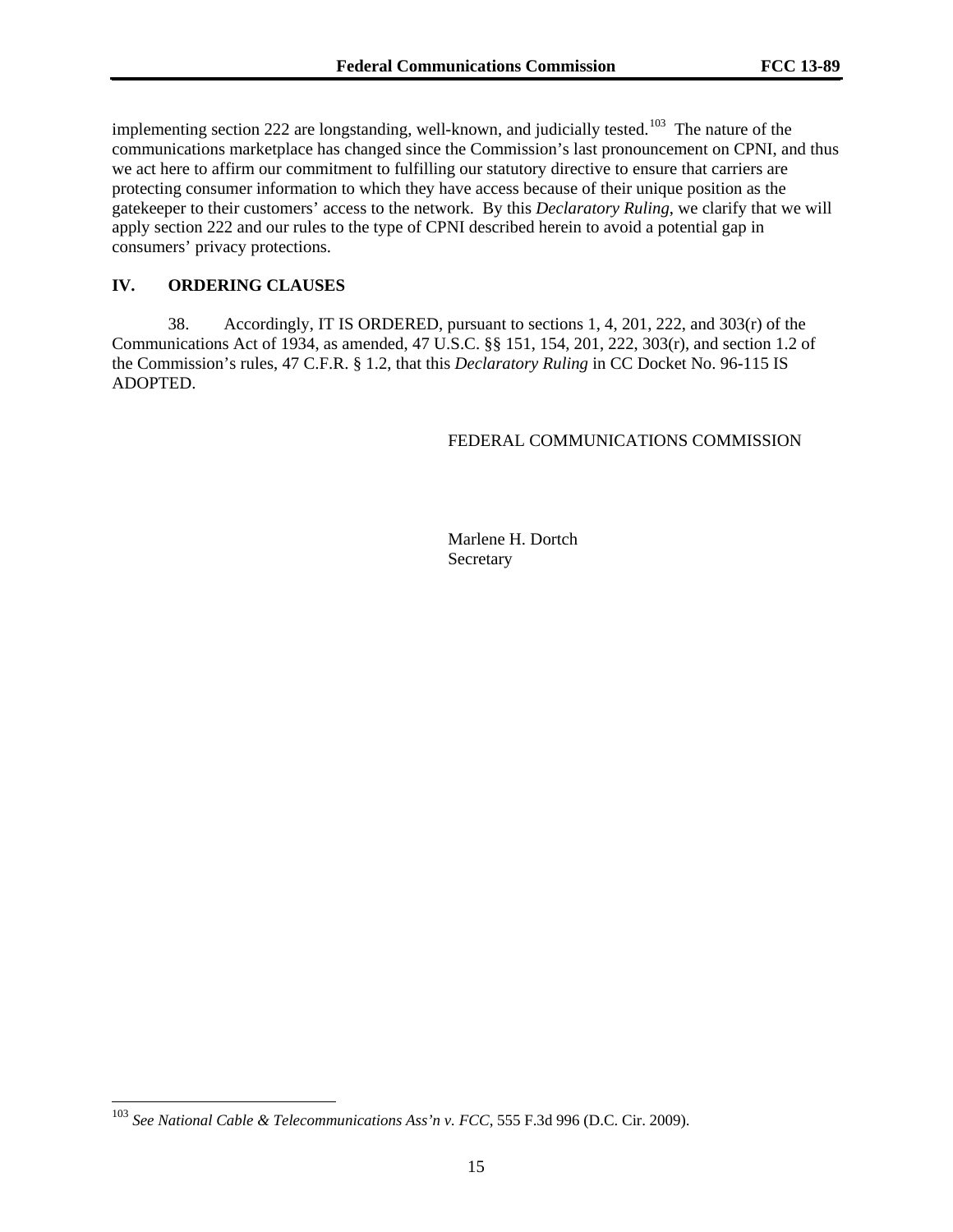## **STATEMENT OF ACTING CHAIRWOMAN MIGNON CLYBURN**

*Re: Implementation of the Telecommunications Act of 1996: Telecommunications Carriers' Use of Customer Proprietary Network Information and Other Customer Information*, CC Docket No. 96-115.

Protecting consumer privacy is a key component of our mission to serve the public interest. Changes in technology and market practices have raised many new concerns when it comes to privacy. But today's action affirms the Commission's commitment to the protection of wireless consumers by clarifying the FCC's customer proprietary network information – or CPNI – policies.

Consumers rightfully expect that private information -- for example, numbers called, the times of those calls, and the locations from which a customer makes those calls -- will be safeguarded, whether it's retained on their mobile device, or in a carrier's back-office system. That is why this declaratory ruling clarifies that a carrier has "received or obtained" CPNI when the carrier causes that information to be stored on the device and it or its designee has access to or control over that information. Carriers should be responsible for safeguarding the customer information that they collect wherever it's stored. Today's decision ensures that it will be.

It is also worth noting what this Declaratory Ruling does not do. It does not affect third-party app developers or apps that customers might install from an app store. It does not prohibit carriers from collecting information needed to improve networks. In fact, we recognize the benefits of such data collection. However, while there can be benefits to carrier data collection using customers' devices, the fact that such sensitive information is stored on each subscriber's mobile device emphasizes the need to ensure such information is protected. Also, we do not require carriers to implement any particular type of protection. Instead, we allow them to choose their own method of safeguarding CPNI, as long as it provides appropriate protection against unauthorized access. I do want to make clear, however, that if a carrier fails to protect CPNI, the Commission stands ready to use its enforcement authority, including its authority to order forfeitures.

In sum, today's Declaratory Ruling demonstrates that, while technology and consumer behavior evolve, we will continue to exercise our statutory authority to protect consumers. I would like to thank my colleagues for their support of the item, as well as the tireless efforts of Sean Lev, Jennifer Tatel, Douglas Klein, and other members of the Office of General Counsel, for presenting us with such an important item.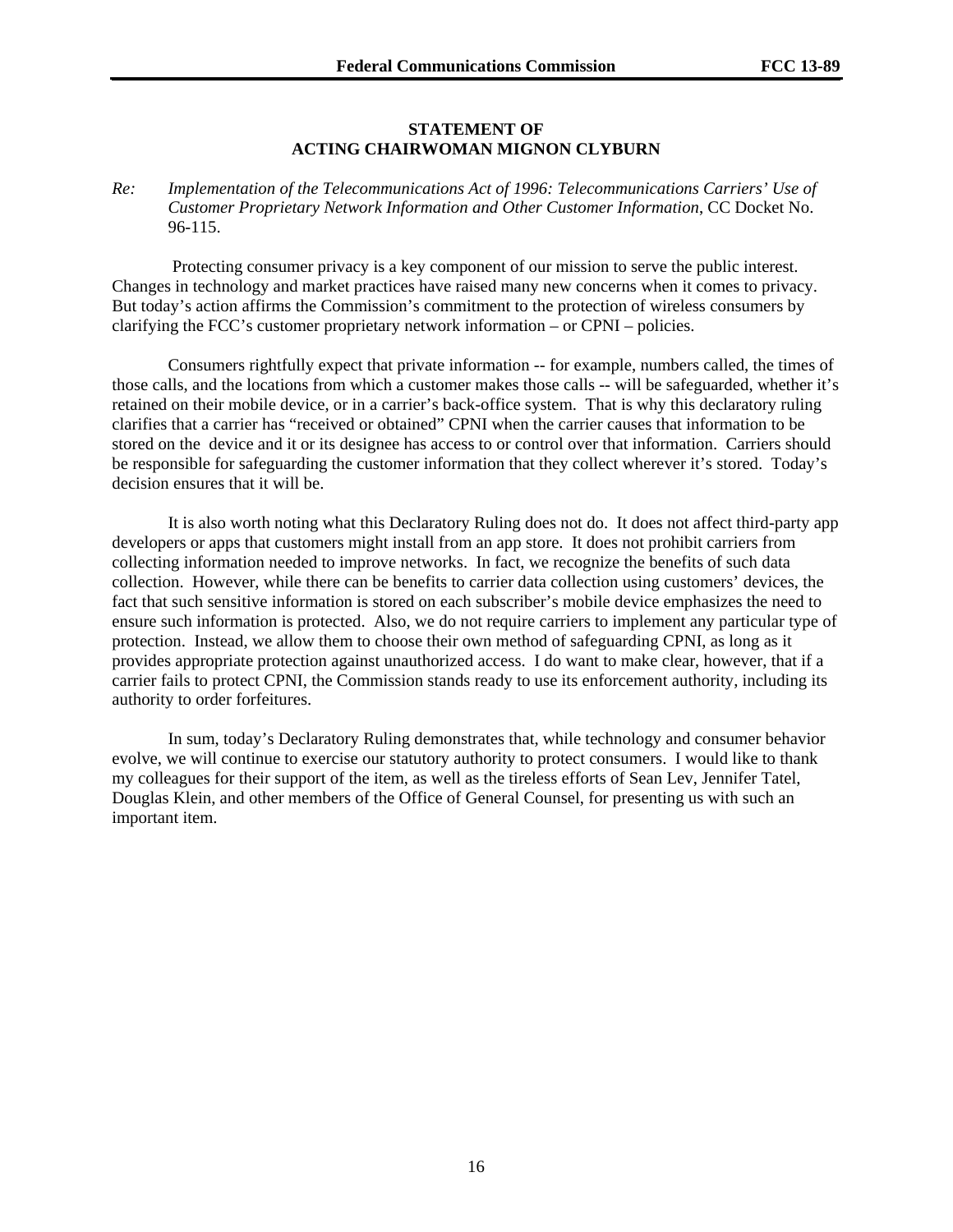## **STATEMENT OF COMMISSIONER JESSICA ROSENWORCEL**

### *Re: Implementation of the Telecommunications Act of 1996: Telecommunications Carriers' Use of Customer Proprietary Network Information and Other Customer Information*, CC Docket No. 96-115.

It has been over six years since the Commission last updated its customer proprietary network information (CPNI) rules. Think about that. Our last major decision was released before the introduction of the iPhone. Before any one of us thought it was normal to tap on a screen—any screen—and expect an Internet-enabled response based on the swipe of a finger. Before streaming any video in our palms and laps was even imaginable. Before the applications economy grew to provide 500,000 new jobs. It was a long time ago.

In the intervening years, several trends have collided to make the values that inform our CPNI rules both more important and more complicated.

First, connection is no longer merely convenient. We live in an age of always-on connectivity. We are a nation with more wireless phones than people. One in three adults now has a tablet computer. Our commercial and civic lives are migrating online with ferocious force and speed. Simply put, the opportunity to opt out of this new digital age is limited. Its advances are too bountiful, they save us time and money, and they inform and support all aspects of modern life.

Second, it used to be that the communications relationship was primarily between a customer and his or her carrier. But the number of third parties participating in our digital age connections and transactions has multiplied exponentially. Dial a call, write an e-mail, make a purchase, post an online update to a social network, read a news site, store your family photographs in the cloud, and you should assume that service providers, advertising networks, and companies specializing in analytics have access to your personal information. Lots of it—and for a long time. Our digital footprints are hardly in sand; they are effectively in wet cement.

Third, the monetization of data is big business. The cost of data storage has declined dramatically. The market incentives to keep our data and slice and dice it to inform commercial activity are enormous. They are only going to grow.

Going forward, I think the Commission needs to take note of these trends. They are the impetus, I believe, for last year's Administration blueprint for consumer data privacy in the  $21<sup>st</sup>$  Century. It is a blueprint I support.

But against this background, we also need to do simple things at the Commission, like enforce our rules.

To this end, in Section 222 of the Communications Act, Congress sought to guard consumers by defining CPNI rights in their relationship with their telecommunications carriers: the right to know what information is being collected about them; the right to get notice when information is being used for other purposes; and the right to be able to stop the reuse or sale of that information. Today's decision advances these principles. It clarifies that our CPNI rules and obligations apply to information that carriers cause to be stored on their customer's devices, like wireless phones. As a result, carriers may only use and disclose such information consistent with our rules. This means wireless carriers must protect CPNI data from unauthorized disclosure and inform subscribers in the event of a security breach.

However, it is also important to be clear about what our decision does not do. Our CPNI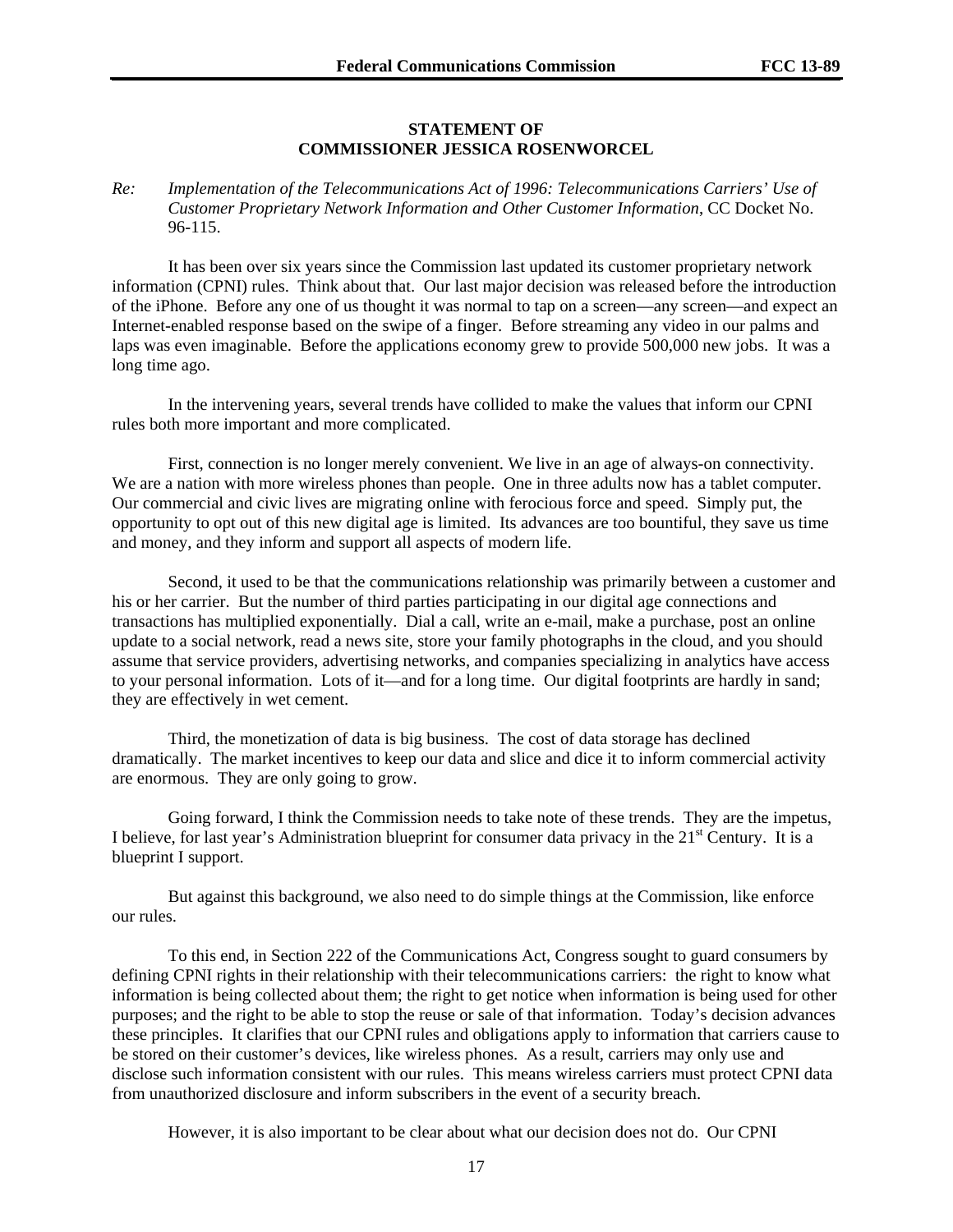protections at issue in this decision involve carriers. They do not apply to the manufacturers of wireless phones. They do not apply to the developers of operating systems.

So let's be honest. Consumers can be confused by these distinctions. But the scope of this proceeding and Section 222 are limited. So I hope the agency can be proactive and help consumers better understand the different ways their personal data may be collected on a mobile phones, what rules apply, and how they can protect themselves. Furthermore, I think we should take on this task in cooperation with our colleagues at the Federal Trade Commission. Because consumers should not have to be network engineers to understand who is collecting their data and they should not have to be lawyers to determine if their information is protected. We should strive to simplify privacy policies across all platforms and aim for more consistency. But in the interim, it is also essential we enforce our rules. That is what we do here and that is why I am pleased to support this declaratory ruling.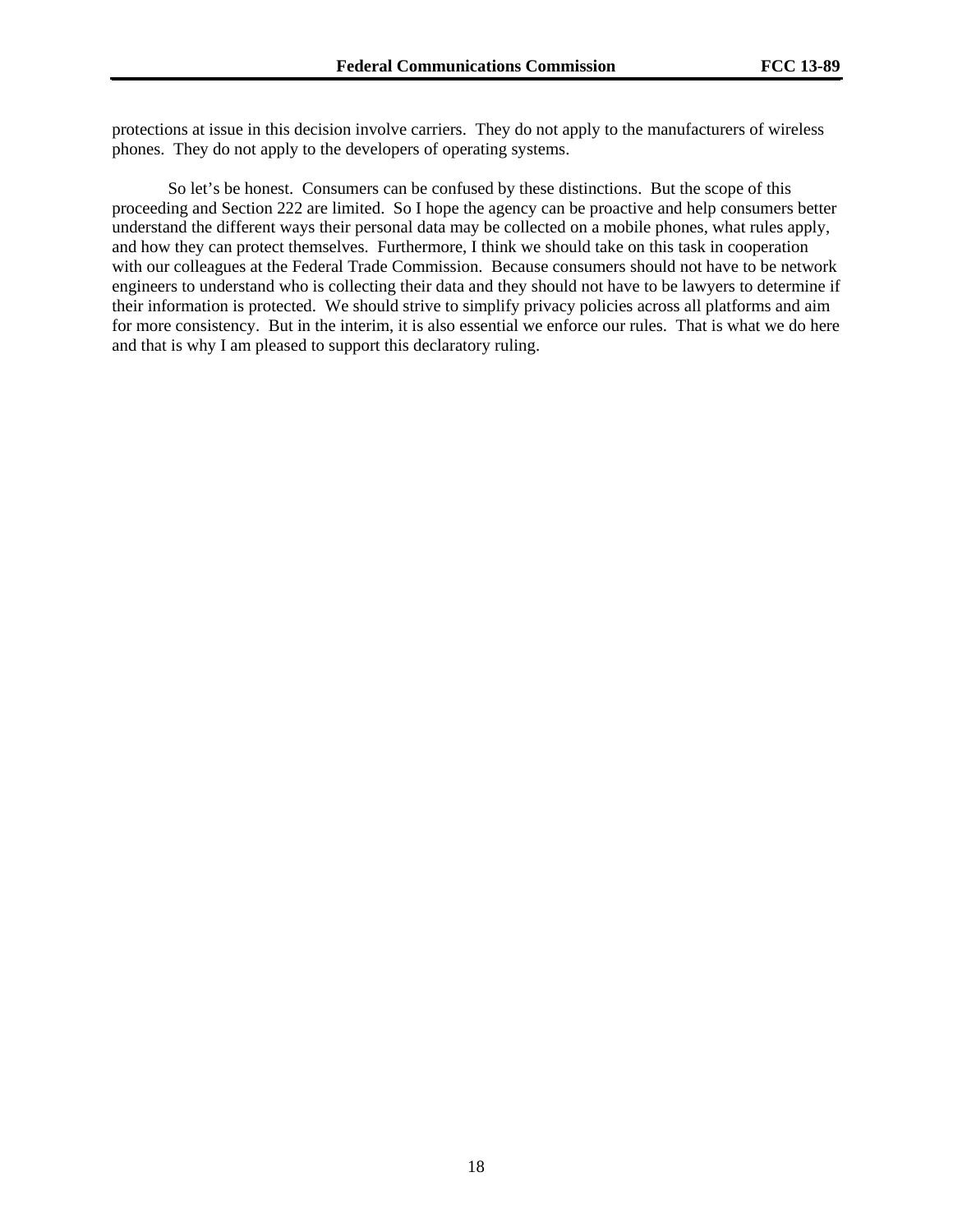#### **STATEMENT OF COMMISSIONER AJIT PAI APPROVING IN PART AND CONCURRING IN PART**

*Re: Implementation of the Telecommunications Act of 1996: Telecommunications Carriers' Use of Customer Proprietary Network Information and Other Customer Information*, CC Docket No. 96-115.

The privacy of Americans' phone records is a topic that has been in the news quite a bit lately. But this morning, the Commission tackles a small piece of this subject that hasn't made the headlines. In today's Declaratory Ruling, we seek to clarify both when data stored on a mobile device constitutes customer proprietary network information (CPNI) and when carriers must protect such CPNI pursuant to section 222 of the Communications Act.

I want to start by thanking my colleagues for their willingness to incorporate many of my suggestions into the item and especially commend Chairwoman Clyburn for her leadership, which was critical in reaching this result. I had serious concerns with the original version of this item. But over the last several days, substantial changes to the Declaratory Ruling have largely allayed those concerns. Therefore, I am voting this morning to approve in part and concur in part.

Four factors are critical to my decision. *First*, I agree that there is no "mobile device exception" to either section 222 or our CPNI rules. If information is covered by the statutory definition of CPNI set forth in section  $222(h)(1)$ , then it is CPNI, regardless of whether it is located on a mobile device.

*Second*, today's Declaratory Ruling is limited in scope. It only applies to information that is both: (1) collected by or at the direction of the carrier; and (2) may be accessed or controlled by the carrier or its designee. If a carrier is not responsible for the collection of certain data, then it may not be held responsible for protecting that data. Likewise, if a carrier doesn't have access to or control over information, then it is not obligated to safeguard it.

*Third*, the Commission provides carriers with maximum flexibility in carrying out their statutory responsibilities with respect to CPNI stored on mobile devices. In today's item, we do not opine on various practices and hypotheticals in the absence of a fully developed factual record and concrete set of facts. Given the complex and quickly evolving technologies at issue, this restraint is wise.

*Fourth*, and perhaps most important, this Declaratory Ruling does not seek to hold carriers liable for compliance with voluntary codes of conduct under section 201(b) of the Communications Act. I believe the Commission should welcome the development of private-sector solutions to some of the challenges facing the industry. Imbuing such codes of conduct with the force of law, however, would have precisely the opposite effect. Carriers, of course, would be worse off if we changed the meaning of "voluntary" in "voluntary codes of conduct." But consumers ultimately would be worse off too; if we effectively ensure that no good deed goes unpunished, the industry will be less likely to take joint, consumer-friendly action of its own accord.

To be sure, I do not agree with every legal theory set forth in today's item. That's why I am concurring in part. Specifically, I do not join the item's discussion of section  $222(c)(1)$  and in particular its claim that the provision makes a carrier responsible for CPNI that it has neither received nor obtained. On the whole, however, I believe that today's Declaratory Ruling arrives at a reasonable result, one that is fair to both consumers and carriers.

Finally, I would like to thank Sean Lev, Jennifer Tatel, and Doug Klein of the Office of General Counsel as well as Michele Ellison, Dave Grimaldi, and Louis Peraertz in the Office of the Chairwoman